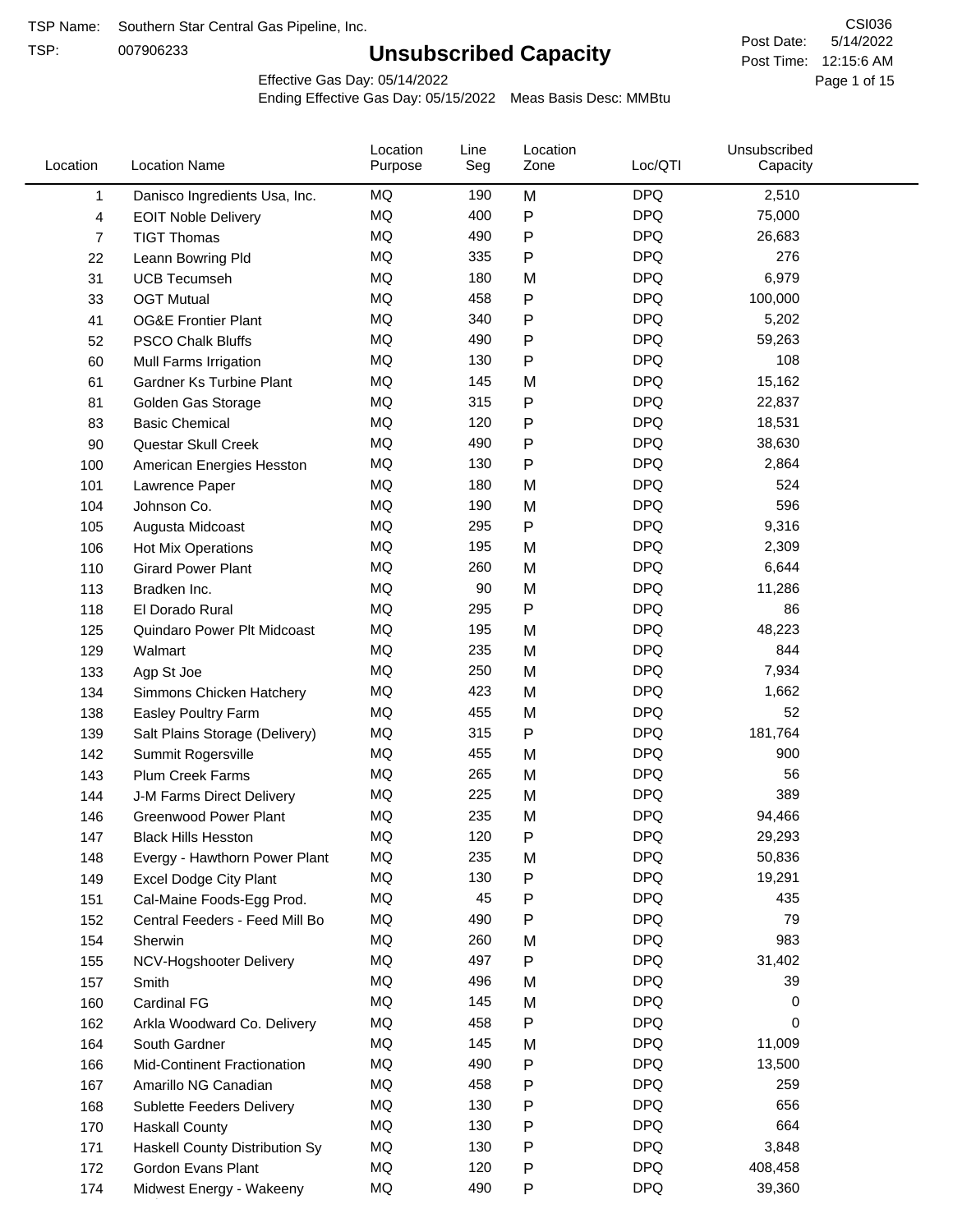TSP:

# **Unsubscribed Capacity**

5/14/2022 Page 2 of 15 Post Time: 12:15:6 AM CSI036 Post Date:

Effective Gas Day: 05/14/2022

| Location | <b>Location Name</b>                  | Location<br>Purpose | Line<br>Seg | Location<br>Zone | Loc/QTI    | Unsubscribed<br>Capacity |  |
|----------|---------------------------------------|---------------------|-------------|------------------|------------|--------------------------|--|
| 175      | <b>Industrial Park</b>                | <b>MQ</b>           | 455         | M                | <b>DPQ</b> | 18,613                   |  |
| 176      | Uc Flint Oaks Hunt Club               | MQ                  | 498         | M                | <b>DPQ</b> | 3                        |  |
| 178      | ONG-Enid                              | MQ                  | 405         | P                | <b>DPQ</b> | 6,050                    |  |
| 179      | <b>ONG-SW Oklahoma City</b>           | <b>MQ</b>           | 340         | P                | <b>DPQ</b> | 33,833                   |  |
| 180      | <b>Superior Carney</b>                | MQ                  | 390         | Ρ                | <b>DPQ</b> | 12,290                   |  |
| 181      | DCP NW Booster                        | <b>MQ</b>           | 390         | P                | <b>DPQ</b> | 3,761                    |  |
| 183      | <b>DCP West Edmond</b>                | <b>MQ</b>           | 400         | P                | <b>DPQ</b> | 2,865                    |  |
| 184      | <b>Constellation NewEnergy -</b>      | <b>MQ</b>           | 493         | M                | <b>DPQ</b> | 1,847                    |  |
| 185      | <b>Constellation NewEnergy -</b>      | MQ                  | 333         | P                | <b>DPQ</b> | 3,502                    |  |
| 186      | Dennis Langley                        | MQ                  | 190         | M                | <b>DPQ</b> | 239                      |  |
| 189      | Dogwood Energy Power Plant            | MQ                  | 235         | M                | <b>DPQ</b> | 118,246                  |  |
| 193      | <b>KGS Cessna Delivery</b>            | MQ                  | 120         | P                | <b>DPQ</b> | 5,410                    |  |
| 195      | <b>Black Hills Lyons</b>              | MQ                  | 45          | P                | <b>DPQ</b> | 4,300                    |  |
| 197      | High Plains Ranch, LLC                | <b>MQ</b>           | 130         | Ρ                | <b>DPQ</b> | 1,180                    |  |
| 198      | West Drumright                        | <b>MQ</b>           | 390         | P                | <b>DPQ</b> | 3,216                    |  |
| 202      | Evergy - West Gardner                 | <b>MQ</b>           | 145         | M                | <b>DPQ</b> | 96,401                   |  |
| 203      | <b>Black Hills- Southern Terminal</b> | MQ                  | 333         | P                | <b>DPQ</b> | 65                       |  |
| 204      | Welch                                 | MQ                  | 225         | M                | <b>DPQ</b> | 290                      |  |
| 206      | Arma-Girard-Pittsburg                 | MQ                  | 260         | M                | <b>DPQ</b> | 29,402                   |  |
| 207      | Cher-Scam-W. Min-Carona-              | MQ                  | 260         | M                | <b>DPQ</b> | 546                      |  |
| 208      | <b>KGST Alden Interconnect</b>        | MQ                  | 490         | P                | <b>DPQ</b> | 25,000                   |  |
| 501      | <b>Arkansas City</b>                  | MQ                  | 333         | M                | <b>DPQ</b> | 16,895                   |  |
| 510      | Clearwater                            | <b>MQ</b>           | 120         | P                | <b>DPQ</b> | 492                      |  |
| 512      | <b>Conway Springs</b>                 | MQ                  | 120         | P                | <b>DPQ</b> | 1,499                    |  |
| 525      | Harper                                | <b>MQ</b>           | 120         | Ρ                | <b>DPQ</b> | 7,336                    |  |
| 530      | Kiowa                                 | MQ                  | 315         | P                | <b>DPQ</b> | 1,217                    |  |
| 540      | Oxford                                | MQ                  | 333         | Ρ                | <b>DPQ</b> | 6,335                    |  |
| 590      | Wellington                            | <b>MQ</b>           | 333         | Ρ                | <b>DPQ</b> | 14,713                   |  |
| 610      | <b>Ks Prd Domestics</b>               | <b>MQ</b>           | 120         | P                | <b>DPQ</b> | 82                       |  |
| 620      | Ok Prd Domestics                      | MQ                  | 400         | P                | <b>DPQ</b> | 45                       |  |
| 710      | <b>Ks Mkt Domestics</b>               | <b>MQ</b>           | 90          | M                | <b>DPQ</b> | 961                      |  |
| 720      | Ok Mkt Domestics                      | MQ                  | 225         | M                | <b>DPQ</b> | 44                       |  |
| 730      | Mo Mkt Domestics                      | MQ                  | 455         | M                | <b>DPQ</b> | 8                        |  |
| 904      | Arnett                                | $\sf{MQ}$           | 458         | Ρ                | <b>DPQ</b> | 1,069                    |  |
| 912      | Capron                                | $\sf{MQ}$           | 315         | Ρ                | <b>DPQ</b> | 110                      |  |
| 1103     | Olathe, KS                            | $\sf{MQ}$           | 190         | M                | <b>DPQ</b> | 92                       |  |
| 2008     | Barnsdall                             | MQ                  | 357         | P                | <b>DPQ</b> | 839                      |  |
| 2009     | Bartlesville & Dewey                  | MQ                  | 357         | P                | <b>DPQ</b> | 47,112                   |  |
| 2016     | Delaware                              | MQ                  | 497         | Ρ                | <b>DPQ</b> | 224                      |  |
| 2056     | Nowata                                | $\sf{MQ}$           | 497         | Ρ                | <b>DPQ</b> | 7,113                    |  |
| 2064     | Pawhuska                              | MQ                  | 334         | Ρ                | <b>DPQ</b> | 7,755                    |  |
| 2101     | Vinita                                | MQ                  | 225         | M                | <b>DPQ</b> | 7,655                    |  |
| 3504     | Alden                                 | MQ                  | 490         | Ρ                | <b>DPQ</b> | 185                      |  |
| 3508     | Barnard                               | $\sf{MQ}$           | 265         | M                | <b>DPQ</b> | 157                      |  |
| 3512     | Chase                                 | MQ                  | 45          | Ρ                | <b>DPQ</b> | 340                      |  |
| 3520     | Ellsworth                             | MQ                  | 265         | M                | <b>DPQ</b> | 1,692                    |  |
| 3524     | Frederick                             | MQ                  | 265         | M                | <b>DPQ</b> | 60                       |  |
| 3528     | Geneseo                               | $\sf{MQ}$           | 265         | M                | <b>DPQ</b> | 712                      |  |
| 3544     | Kanopolis                             | $\sf{MQ}$           | 265         | M                | <b>DPQ</b> | 457                      |  |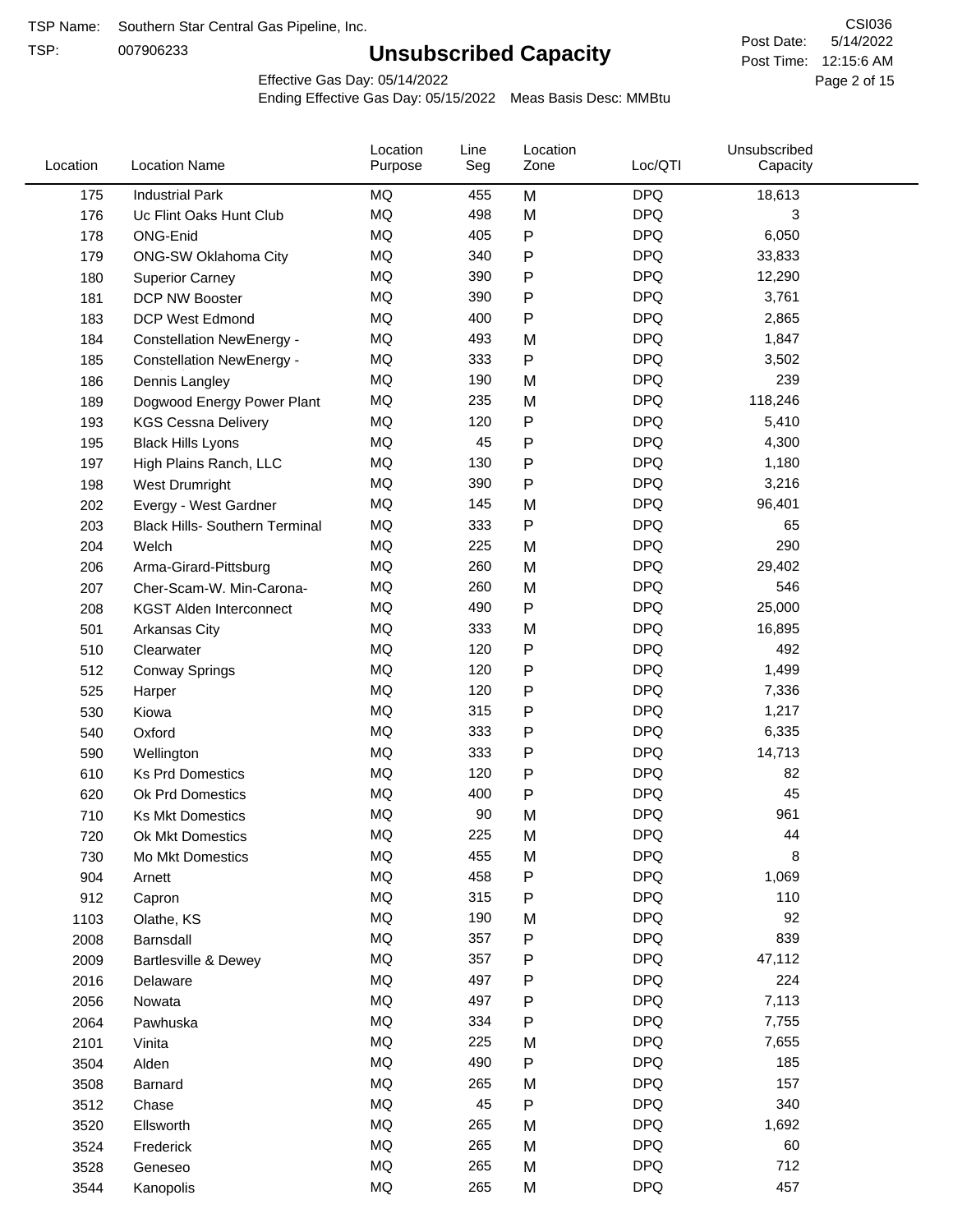TSP: 

# **Unsubscribed Capacity**

5/14/2022 Page 3 of 15 Post Time: 12:15:6 AM CSI036 Post Date:

Effective Gas Day: 05/14/2022

| Location | <b>Location Name</b>      | Location<br>Purpose | Line<br>Seg | Location<br>Zone | Loc/QTI    | Unsubscribed<br>Capacity |  |
|----------|---------------------------|---------------------|-------------|------------------|------------|--------------------------|--|
| 3548     | Lincoln                   | <b>MQ</b>           | 265         | M                | <b>DPQ</b> | 4,528                    |  |
| 3551     | Lucas                     | <b>MQ</b>           | 265         | M                | <b>DPQ</b> | 711                      |  |
| 3553     | Luray                     | <b>MQ</b>           | 265         | M                | <b>DPQ</b> | 77                       |  |
| 3555     | Minneapolis               | <b>MQ</b>           | 265         | M                | <b>DPQ</b> | 1,424                    |  |
| 3572     | Raymond                   | <b>MQ</b>           | 490         | $\sf P$          | <b>DPQ</b> | 75                       |  |
| 3576     | Sylvan Grove              | <b>MQ</b>           | 265         | M                | <b>DPQ</b> | 134                      |  |
| 3588     | Vesper                    | <b>MQ</b>           | 265         | M                | <b>DPQ</b> | 42                       |  |
| 3608     | Beloit                    | <b>MQ</b>           | 265         | M                | <b>DPQ</b> | 12,605                   |  |
| 3610     | <b>Burr Oak</b>           | <b>MQ</b>           | 265         | M                | <b>DPQ</b> | 168                      |  |
| 3612     | Cawker City               | <b>MQ</b>           | 265         | M                | <b>DPQ</b> | 625                      |  |
| 3616     | Downs                     | <b>MQ</b>           | 265         | M                | <b>DPQ</b> | 382                      |  |
| 3620     | Esbon                     | <b>MQ</b>           | 265         | M                | <b>DPQ</b> | 63                       |  |
| 3624     | Formosa                   | <b>MQ</b>           | 265         | M                | <b>DPQ</b> | 120                      |  |
| 3628     | Glen Elder                | <b>MQ</b>           | 265         | M                | <b>DPQ</b> | 125                      |  |
| 3640     | Jewell                    | <b>MQ</b>           | 265         | M                | <b>DPQ</b> | 66                       |  |
| 3648     | Lebanon                   | <b>MQ</b>           | 265         | M                | <b>DPQ</b> | 178                      |  |
| 3652     | Mankato                   | <b>MQ</b>           | 265         | M                | <b>DPQ</b> | 1,807                    |  |
| 3654     | Montrose                  | <b>MQ</b>           | 265         | M                | <b>DPQ</b> | 192                      |  |
| 3660     | Osborne                   | MQ                  | 265         | M                | <b>DPQ</b> | 4,776                    |  |
| 3676     | Smith Center              | <b>MQ</b>           | 265         | M                | <b>DPQ</b> | 1,401                    |  |
| 4812     | Carthage, Jasper, & Lamar | <b>MQ</b>           | 450         | M                | <b>DPQ</b> | 5,570                    |  |
| 5002     | East Liberty Receipt      | M <sub>2</sub>      | 260         | M                | <b>RPQ</b> | 42,602                   |  |
| 6565     | Murray Gil Plant          | <b>MQ</b>           | 120         | $\mathsf{P}$     | <b>DPQ</b> | 166,038                  |  |
| 6704     | Atlanta                   | <b>MQ</b>           | 333         | M                | <b>DPQ</b> | 107                      |  |
| 6706     | Augusta & Leon            | <b>MQ</b>           | 295         | ${\sf P}$        | <b>DPQ</b> | 46,347                   |  |
| 6712     | Benton                    | MQ                  | 300         | M                | <b>DPQ</b> | 22                       |  |
| 6714     | <b>Burden</b>             | <b>MQ</b>           | 333         | M                | <b>DPQ</b> | 137                      |  |
| 6716     | Cambridge                 | <b>MQ</b>           | 333         | M                | <b>DPQ</b> | 83                       |  |
| 6720     | Dexter                    | <b>MQ</b>           | 333         | M                | <b>DPQ</b> | 128                      |  |
| 6722     | Douglas                   | <b>MQ</b>           | 295         | P                | <b>DPQ</b> | 4,069                    |  |
| 6724     | El Dorado                 | <b>MQ</b>           | 300         | M                | <b>DPQ</b> | 14,336                   |  |
| 6764     | Potwin                    | <b>MQ</b>           | 300         | M                | <b>DPQ</b> | 125                      |  |
| 6780     | Towanda                   | MQ                  | 300         | M                | <b>DPQ</b> | 6                        |  |
| 6828     | Grenola                   | MQ                  | 333         | M                | <b>DPQ</b> | 127                      |  |
| 6852     | Madison                   | <b>MQ</b>           | 140         | M                | <b>DPQ</b> | 379                      |  |
| 6860     | Olpe                      | <b>MQ</b>           | 140         | M                | <b>DPQ</b> | 129                      |  |
| 7158     | <b>OFS Maysville</b>      | M <sub>2</sub>      | 385         | ${\sf P}$        | <b>RPQ</b> | 2,486                    |  |
| 9012     | Circleville               | MQ                  | 90          | M                | <b>DPQ</b> | 133                      |  |
| 9020     | Everest                   | MQ                  | 90          | M                | <b>DPQ</b> | 167                      |  |
| 9024     | Fairview                  | MQ                  | 90          | M                | <b>DPQ</b> | 171                      |  |
| 9026     | <b>Falls City</b>         | MQ                  | 90          | M                | <b>DPQ</b> | 12,490                   |  |
| 9032     | Hamlin                    | MQ                  | 90          | M                | <b>DPQ</b> | 50                       |  |
| 9034     | Hiawatha                  | MQ                  | 90          | M                | <b>DPQ</b> | 2,895                    |  |
| 9036     | Holton                    | <b>MQ</b>           | 90          | M                | <b>DPQ</b> | 4,675                    |  |
| 9038     | Horton                    | <b>MQ</b>           | 90          | M                | <b>DPQ</b> | 1,821                    |  |
| 9040     | Huron                     | MQ                  | 90          | M                | <b>DPQ</b> | 30                       |  |
| 9042     | Highland & Robinson       | MQ                  | 90          | M                | <b>DPQ</b> | 844                      |  |
| 9052     | Morrill                   | MQ                  | 90          | M                | <b>DPQ</b> | 228                      |  |
| 9054     | Muscotah                  | MQ                  | 90          | M                | <b>DPQ</b> | 612                      |  |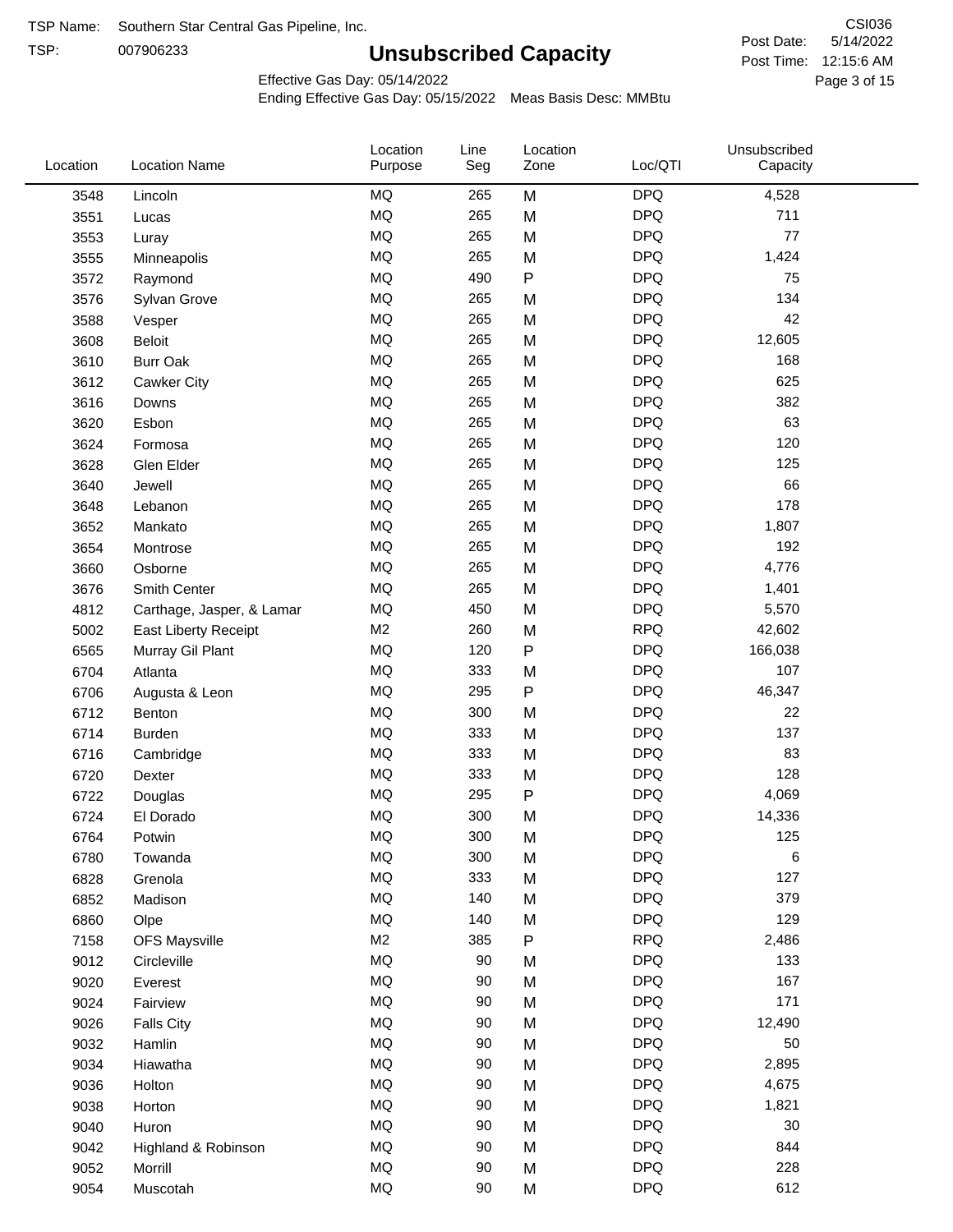TSP:

# **Unsubscribed Capacity**

5/14/2022 Page 4 of 15 Post Time: 12:15:6 AM CSI036 Post Date:

Effective Gas Day: 05/14/2022

| Location | <b>Location Name</b>            | Location<br>Purpose | Line<br>Seg | Location<br>Zone | Loc/QTI    | Unsubscribed<br>Capacity |  |
|----------|---------------------------------|---------------------|-------------|------------------|------------|--------------------------|--|
| 9057     | Netawaka                        | MQ                  | 90          | M                | <b>DPQ</b> | 48                       |  |
| 9059     | Nortonville & Winchester        | <b>MQ</b>           | 180         | M                | <b>DPQ</b> | 12                       |  |
| 9064     | Oskaloosa                       | MQ                  | 180         | M                | <b>DPQ</b> | 177                      |  |
| 9066     | Ozawkie                         | <b>MQ</b>           | 180         | M                | <b>DPQ</b> | 231                      |  |
| 9075     | Reserve                         | <b>MQ</b>           | 90          | M                | <b>DPQ</b> | 72                       |  |
| 9079     | Sabetha                         | <b>MQ</b>           | 90          | M                | <b>DPQ</b> | 11,276                   |  |
| 9091     | <b>Valley Falls</b>             | <b>MQ</b>           | 180         | M                | <b>DPQ</b> | 1,271                    |  |
| 9093     | Wathena, Elwood & Troy          | <b>MQ</b>           | 250         | M                | <b>DPQ</b> | 6,996                    |  |
| 9095     | Whiting                         | MQ                  | 90          | M                | <b>DPQ</b> | 40                       |  |
| 9097     | Willis                          | <b>MQ</b>           | 90          | M                | <b>DPQ</b> | 208                      |  |
| 9657     | South Glavin, KS TB             | <b>MQ</b>           | 145         | M                | <b>DPQ</b> | 36,000                   |  |
| 9835     | Hutchinson                      | <b>MQ</b>           | 490         | P                | <b>DPQ</b> | 279                      |  |
| 10731    | Chelin Pld                      | M <sub>2</sub>      | 315         | P                | <b>RPQ</b> | 12,086                   |  |
| 10847    | Olathe, KS East TB              | <b>MQ</b>           | 145         | M                | <b>DPQ</b> | 1,000                    |  |
| 10997    | EGT Jane - Receipt              | M <sub>2</sub>      | 423         | M                | <b>RPQ</b> | 146,982                  |  |
| 11138    | Anr Brown Emergency             | M <sub>2</sub>      | 90          | M                | <b>RPQ</b> | 23,860                   |  |
| 11377    | Transwestern Canadian - Rec.    | M <sub>2</sub>      | 458         | P                | <b>RPQ</b> | 56,705                   |  |
| 11435    | <b>OkTex Marsh Interconnect</b> | M <sub>2</sub>      | 458         | $\mathsf{P}$     | <b>RPQ</b> | 47,447                   |  |
| 11704    | Alba-Purcell-Neck City          | <b>MQ</b>           | 450         | M                | <b>DPQ</b> | 77                       |  |
| 11709    | Carl Junction                   | <b>MQ</b>           | 260         | M                | <b>DPQ</b> | 3,766                    |  |
| 11712    | Carterville                     | <b>MQ</b>           | 450         | M                | <b>DPQ</b> | 6,134                    |  |
| 11716    | Duenweg                         | <b>MQ</b>           | 450         | M                | <b>DPQ</b> | 1,984                    |  |
| 11740    | Joplin-Galloway                 | <b>MQ</b>           | 450         | M                | <b>DPQ</b> | 44,900                   |  |
| 11772    | <b>Reddings Mill</b>            | <b>MQ</b>           | 225         | M                | <b>DPQ</b> | 370                      |  |
| 11776    | Saginaw                         | <b>MQ</b>           | 450         | M                | <b>DPQ</b> | 82                       |  |
| 11778    | Smithfield                      | <b>MQ</b>           | 260         | M                | <b>DPQ</b> | 50                       |  |
| 11779    | <b>Stones Corner</b>            | <b>MQ</b>           | 450         | M                | <b>DPQ</b> | 67                       |  |
| 11792    | Webb City                       | <b>MQ</b>           | 450         | M                | <b>DPQ</b> | 3,052                    |  |
| 12723    | DCP - Kingfisher                | M <sub>2</sub>      | 400         | ${\sf P}$        | <b>RPQ</b> | 12,876                   |  |
| 12782    | Herndon Pld                     | M <sub>2</sub>      | 333         | M                | <b>RPQ</b> | 2,822                    |  |
| 13011    | <b>OGT Mutual</b>               | M <sub>2</sub>      | 458         | P                | <b>RPQ</b> | 102,797                  |  |
| 13144    | Own Resources - Waverly         | M <sub>2</sub>      | 490         | P                | <b>RPQ</b> | 29,475                   |  |
| 13194    | <b>Superior Carney Plant</b>    | M <sub>2</sub>      | 390         | P                | <b>RPQ</b> | 36,616                   |  |
| 13565    | St. Francis                     | M <sub>2</sub>      | 490         | P                | <b>RPQ</b> | 17,798                   |  |
| 13604    | Olathe, KS Naval Base TB        | MQ                  | 190         | M                | <b>DPQ</b> | 4,000                    |  |
| 13644    | Kansas City, Kansas             | MQ                  | 115         | M                | <b>DPQ</b> | 170,108                  |  |
| 13735    | State Line Pld                  | M <sub>2</sub>      | 490         | P                | <b>RPQ</b> | 15,750                   |  |
| 13745    | Kansas City, MO                 | MQ                  | 195         | M                | <b>DPQ</b> | 165,756                  |  |
| 13746    | Grain Valley & Lake Lotawana    | MQ                  | 235         | M                | <b>DPQ</b> | 223,050                  |  |
| 13747    | Kentucky Avenue                 | MQ                  | 235         | M                | <b>DPQ</b> | 60,000                   |  |
| 13748    | 47th & 71st & Stateline         | MQ                  | 115         | M                | <b>DPQ</b> | 267,453                  |  |
| 13906    | Bonny Reservoir Pld             | M <sub>2</sub>      | 490         | P                | <b>RPQ</b> | 44,606                   |  |
| 14027    | Mullendore Pld                  | M <sub>2</sub>      | 335         | P                | <b>RPQ</b> | 6,646                    |  |
| 14155    | Chase County Pld                | M <sub>2</sub>      | 140         | M                | <b>RPQ</b> | 3,841                    |  |
| 14377    | DCP Mustang Plt                 | M <sub>2</sub>      | 340         | P                | <b>RPQ</b> | 11,744                   |  |
| 14391    | <b>REP - North Williams</b>     | M <sub>2</sub>      | 495         | M                | <b>RPQ</b> | 32,434                   |  |
| 14513    | Cimarron Pipeline               | M <sub>2</sub>      | 315         | P                | <b>RPQ</b> | 9,761                    |  |
| 14872    | Own Resources - Wray            | M <sub>2</sub>      | 490         | P                | <b>RPQ</b> | 16,513                   |  |
| 14965    | CIG Riner                       | M <sub>2</sub>      | 490         | P                | <b>RPQ</b> | 51,538                   |  |
|          |                                 |                     |             |                  |            |                          |  |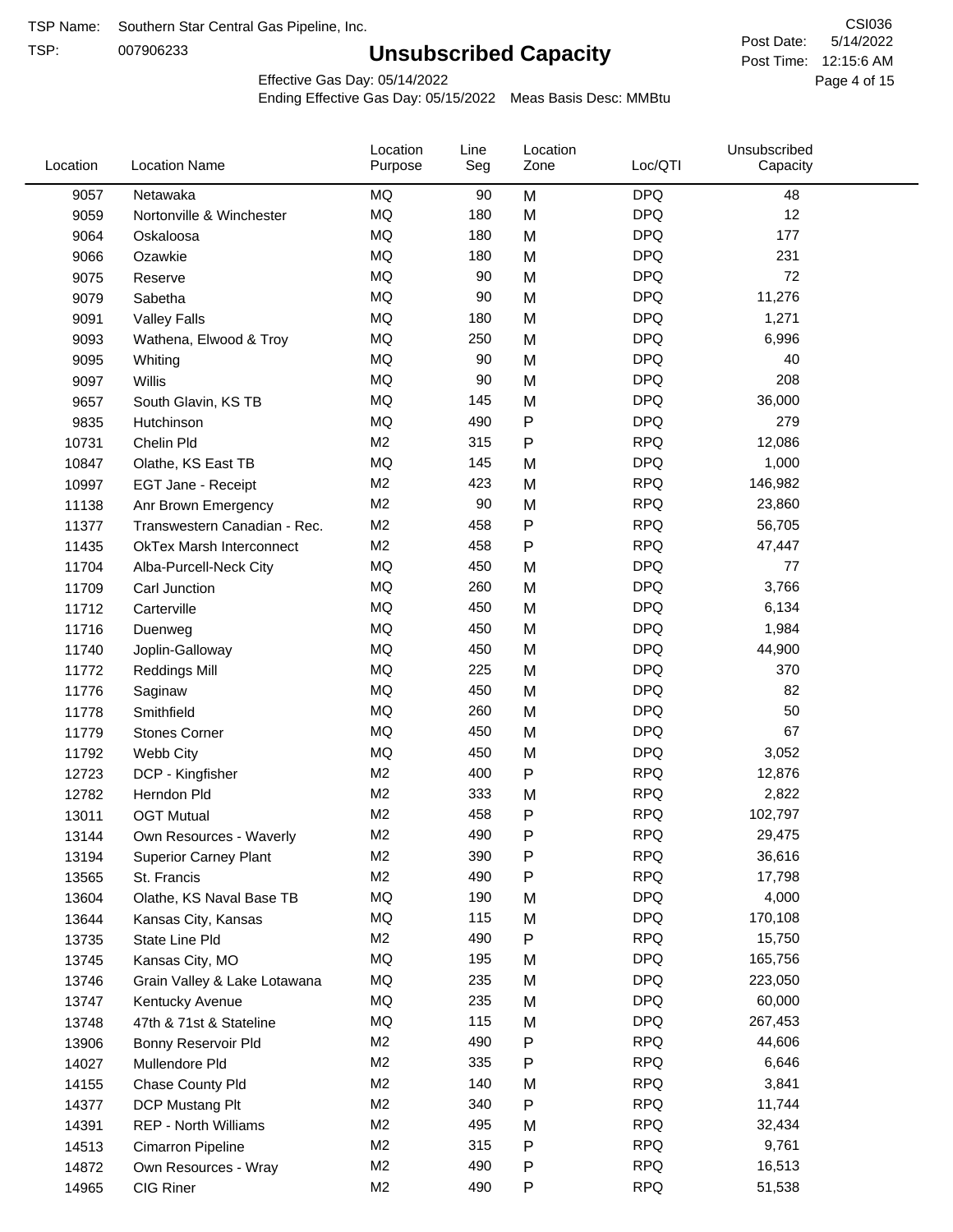TSP:

# **Unsubscribed Capacity**

5/14/2022 Page 5 of 15 Post Time: 12:15:6 AM CSI036 Post Date:

Effective Gas Day: 05/14/2022

| Location | <b>Location Name</b>             | Location<br>Purpose | Line<br>Seg | Location<br>Zone | Loc/QTI    | Unsubscribed<br>Capacity |  |
|----------|----------------------------------|---------------------|-------------|------------------|------------|--------------------------|--|
| 14971    | <b>KGST Ark River</b>            | M <sub>2</sub>      | 130         | P                | <b>RPQ</b> | 56,934                   |  |
| 15011    | <b>EOIT Noble</b>                | M <sub>2</sub>      | 400         | P                | <b>RPQ</b> | 46,050                   |  |
| 15012    | Cleveland Mo                     | <b>MQ</b>           | 235         | M                | <b>DPQ</b> | 26                       |  |
| 15020    | East Lynne & Garden City         | <b>MQ</b>           | 235         | M                | <b>DPQ</b> | 830                      |  |
| 15024    | Freeman                          | MQ                  | 235         | M                | <b>DPQ</b> | 76                       |  |
| 15032    | Holden                           | MQ                  | 235         | M                | <b>DPQ</b> | 4,017                    |  |
| 15044    | Kingsville                       | <b>MQ</b>           | 235         | M                | <b>DPQ</b> | 41                       |  |
| 15050    | Lone Jack                        | <b>MQ</b>           | 235         | M                | <b>DPQ</b> | 288                      |  |
| 15064    | Peculiar                         | <b>MQ</b>           | 235         | M                | <b>DPQ</b> | 2,265                    |  |
| 15066    | <b>Pleasant Hill</b>             | <b>MQ</b>           | 235         | M                | <b>DPQ</b> | 4,776                    |  |
| 15117    | Hulah                            | M <sub>2</sub>      | 335         | P                | <b>RPQ</b> | 2,730                    |  |
| 15142    | <b>EOIT McClain</b>              | M <sub>2</sub>      | 385         | P                | <b>RPQ</b> | 91,338                   |  |
| 15216    | Dearborn MO                      | <b>MQ</b>           | 250         | M                | <b>DPQ</b> | 1,372                    |  |
| 15223    | Nimrod                           | M <sub>2</sub>      | 340         | P                | <b>RPQ</b> | 23,446                   |  |
| 15236    | Questar Skull Creek              | M <sub>2</sub>      | 490         | P                | <b>RPQ</b> | 48,874                   |  |
| 15253    | DCP - Cimarron Plant             | M <sub>2</sub>      | 458         | P                | <b>RPQ</b> | 117,425                  |  |
| 15256    | New Market & Trimble             | <b>MQ</b>           | 250         | M                | <b>DPQ</b> | 92                       |  |
| 15266    | <b>CIG Floris</b>                | M <sub>2</sub>      | 315         | Ρ                | <b>RPQ</b> | 81,012                   |  |
| 15300    | <b>OFS Stateline</b>             | M <sub>2</sub>      | 458         | P                | <b>RPQ</b> | 48,284                   |  |
| 15343    | St. Francis Pld                  | M <sub>2</sub>      | 490         | P                | <b>RPQ</b> | 13,960                   |  |
| 15405    | Golden Gas Pld                   | M <sub>2</sub>      | 315         | P                | <b>RPQ</b> | 25,274                   |  |
| 15430    | Velma Gas Plant                  | M <sub>2</sub>      | 385         | P                | <b>RPQ</b> | 53,846                   |  |
| 15433    | Scout - Satanta                  | M <sub>2</sub>      | 130         | P                | <b>RPQ</b> | 185,442                  |  |
| 15857    | DCP - Sholem                     | M <sub>2</sub>      | 385         | P                | <b>RPQ</b> | 2,182                    |  |
| 15907    | Cowley Gas Systems, LLC          | M <sub>2</sub>      | 333         | M                | <b>RPQ</b> | 3,084                    |  |
| 16013    | South Olathe TB                  | MQ                  | 145         | M                | <b>DPQ</b> | 24,000                   |  |
| 16289    | Scout - Jayhawk                  | M <sub>2</sub>      | 130         | P                | <b>RPQ</b> | 122,886                  |  |
| 16294    | Wamsutter - Echo Springs         | M <sub>2</sub>      | 490         | P                | <b>RPQ</b> | 223,278                  |  |
| 16376    | Salt Plains Storage              | M <sub>2</sub>      | 315         | P                | <b>RPQ</b> | 225,257                  |  |
| 16453    | <b>ETC Texas Pipeline Beaver</b> | M <sub>2</sub>      | 315         | P                | <b>RPQ</b> | 86,510                   |  |
| 16478    | Envirotek Fuel Systems Inc       | M <sub>2</sub>      | 497         | P                | <b>RPQ</b> | 4,818                    |  |
| 16508    | Blue Jacket                      | MQ                  | 225         | M                | <b>DPQ</b> | 81                       |  |
| 16516    | Commerce                         | MQ                  | 225         | M                | <b>DPQ</b> | 6,869                    |  |
| 16532    | Hockerville                      | $\sf{MQ}$           | 225         | M                | <b>DPQ</b> | 219                      |  |
| 16534    | Quapaw                           | M <sub>2</sub>      | 225         | M                | <b>RPQ</b> | 29,362                   |  |
| 16552    | Miami                            | MQ                  | 225         | M                | <b>DPQ</b> | 28,664                   |  |
| 16562    | Republican                       | M <sub>2</sub>      | 490         | Ρ                | <b>RPQ</b> | 108,219                  |  |
| 16568    | Quapaw                           | <b>MQ</b>           | 225         | M                | <b>DPQ</b> | 342                      |  |
| 16582    | EnergyVest - W Lenapah           | M <sub>2</sub>      | 225         | M                | <b>RPQ</b> | 17,625                   |  |
| 16583    | Cranor Tap                       | M <sub>2</sub>      | 497         | Ρ                | <b>RPQ</b> | 6,060                    |  |
| 16584    | Oneok Westex Hemphill            | M <sub>2</sub>      | 458         | Ρ                | <b>RPQ</b> | 39,428                   |  |
| 16592    | <b>TIGT Sugar Creek</b>          | M <sub>2</sub>      | 235         | M                | <b>RPQ</b> | 15,186                   |  |
| 16593    | <b>TIGT Glavin</b>               | M <sub>2</sub>      | 190         | M                | <b>RPQ</b> | 113,678                  |  |
| 16604    | Osage Hills                      | M <sub>2</sub>      | 357         | Ρ                | <b>RPQ</b> | 10,303                   |  |
| 16620    | ETC Texas Pipeline Canadian      | M <sub>2</sub>      | 458         | Ρ                | <b>RPQ</b> | 39,194                   |  |
| 16621    | ETC Texas Pipeline Hemphill      | M <sub>2</sub>      | 458         | Ρ                | <b>RPQ</b> | 61,340                   |  |
| 16667    | ECQ Pipeline - Powell            | M <sub>2</sub>      | 117         | M                | <b>RPQ</b> | 13,610                   |  |
| 16679    | Fox Plant                        | M <sub>2</sub>      | 385         | Ρ                | <b>RPQ</b> | 5,174                    |  |
| 16746    | Roxanna                          | M <sub>2</sub>      | 495         | M                | <b>RPQ</b> | 4,505                    |  |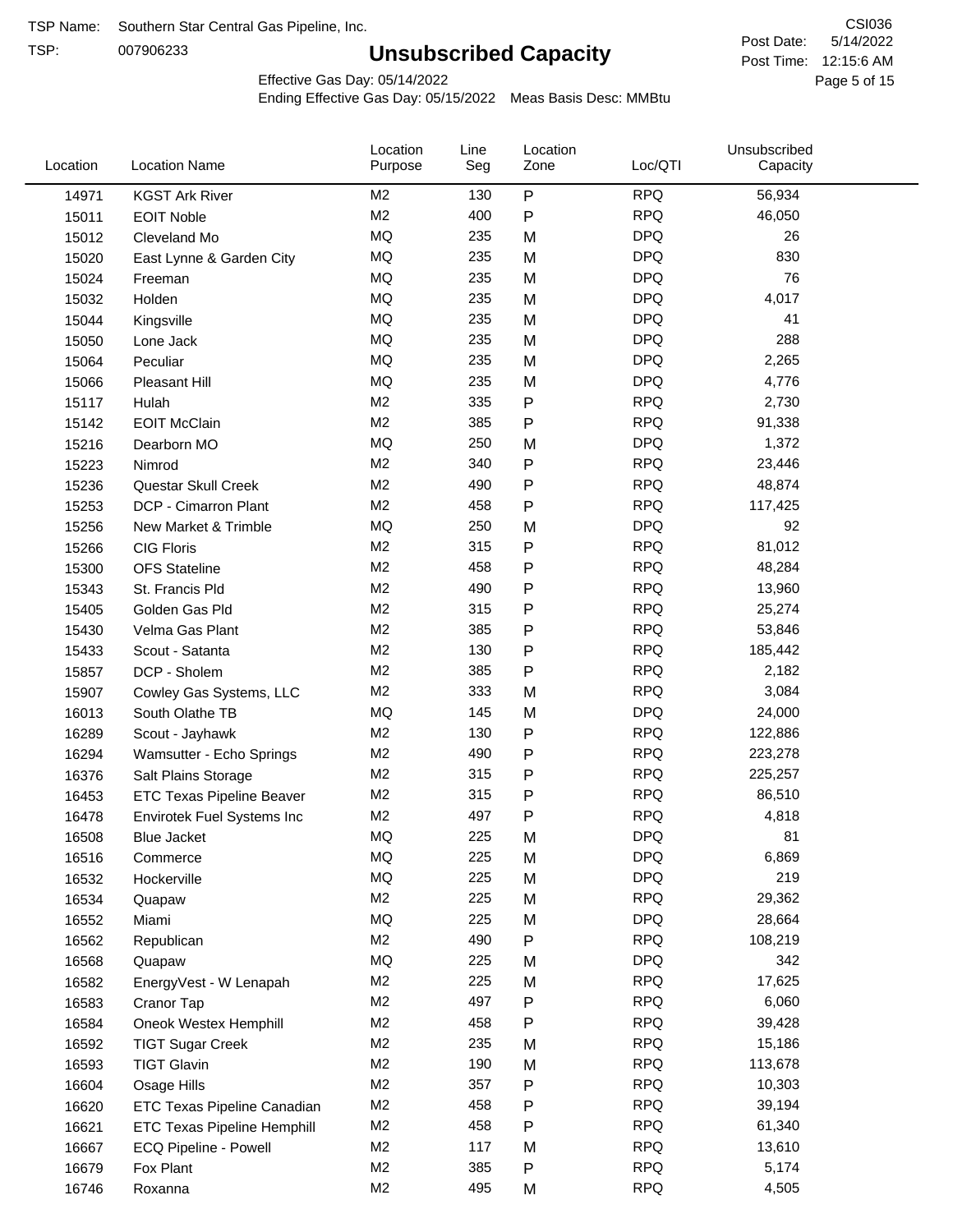TSP:

# **Unsubscribed Capacity**

5/14/2022 Page 6 of 15 Post Time: 12:15:6 AM CSI036 Post Date:

Effective Gas Day: 05/14/2022

| Location | <b>Location Name</b>             | Location<br>Purpose | Line<br>Seg | Location<br>Zone | Loc/QTI    | Unsubscribed<br>Capacity |  |
|----------|----------------------------------|---------------------|-------------|------------------|------------|--------------------------|--|
| 16747    | RedBud-Thayer Tap                | M <sub>2</sub>      | 495         | M                | <b>RPQ</b> | 4,872                    |  |
| 16750    | <b>Dilworth Rms</b>              | M <sub>2</sub>      | 333         | $\mathsf{P}$     | <b>RPQ</b> | 5,334                    |  |
| 16757    | River Rock - Fireside            | M <sub>2</sub>      | 495         | M                | <b>RPQ</b> | 66,400                   |  |
| 16774    | River Rock - E Lenapah           | M <sub>2</sub>      | 225         | M                | <b>RPQ</b> | 17,605                   |  |
| 16794    | <b>NNG Kiowa</b>                 | M <sub>2</sub>      | 130         | $\mathsf{P}$     | <b>RPQ</b> | 73,872                   |  |
| 16798    | <b>Endeavor Energy Resources</b> | M <sub>2</sub>      | 225         | M                | <b>RPQ</b> | 9,982                    |  |
| 16802    | Sunwest                          | M <sub>2</sub>      | 117         | M                | <b>RPQ</b> | 6,183                    |  |
| 16806    | Bluco- East Wann                 | M <sub>2</sub>      | 225         | M                | <b>RPQ</b> | 8,850                    |  |
| 16807    | Bitter Creek Eckley Pld-Yuma     | M <sub>2</sub>      | 490         | $\mathsf{P}$     | <b>RPQ</b> | 35,096                   |  |
| 16812    | <b>RiverGas</b>                  | M <sub>2</sub>      | 95          | M                | <b>RPQ</b> | 5,590                    |  |
| 16813    | Cheyenne Plains - Sand Dune      | M <sub>2</sub>      | 130         | $\mathsf{P}$     | <b>RPQ</b> | 395,434                  |  |
| 16817    | <b>Midwest Energy</b>            | M <sub>2</sub>      | 495         | M                | <b>RPQ</b> | 7,179                    |  |
| 16819    | River Rock- Keeton               | M <sub>2</sub>      | 225         | M                | <b>RPQ</b> | 9,535                    |  |
| 16820    | Superior - Hemphill              | M <sub>2</sub>      | 458         | $\mathsf{P}$     | <b>RPQ</b> | 50,052                   |  |
| 16821    | Yuma West                        | M <sub>2</sub>      | 490         | $\mathsf{P}$     | <b>RPQ</b> | 15,688                   |  |
| 16822    | Jayhawk PLD                      | M <sub>2</sub>      | 95          | M                | <b>RPQ</b> | 4,292                    |  |
| 16824    | Coon Creek                       | M <sub>2</sub>      | 497         | $\mathsf{P}$     | <b>RPQ</b> | 8,858                    |  |
| 16835    | Shiloh                           | M <sub>2</sub>      | 495         | M                | <b>RPQ</b> | 8,573                    |  |
| 16836    | Evergy - South Harper            | MQ                  | 235         | M                | <b>DPQ</b> | 86,400                   |  |
| 16837    | <b>EKAE Ethanol Plant</b>        | MQ                  | 496         | M                | <b>DPQ</b> | 1,397                    |  |
| 16840    | Nearman Creek Power Plant        | MQ                  | 195         | M                | <b>DPQ</b> | 28,800                   |  |
| 16844    | <b>Montgomery County</b>         | M <sub>2</sub>      | 260         | M                | <b>RPQ</b> | 8,000                    |  |
| 16848    | Colt-Liberty                     | M <sub>2</sub>      | 260         | M                | <b>RPQ</b> | 4,000                    |  |
| 16849    | City of Mulvane Power Plant      | MQ                  | 120         | ${\sf P}$        | <b>DPQ</b> | 2,880                    |  |
| 16850    | Escalera - Cow Creek             | M <sub>2</sub>      | 490         | $\mathsf{P}$     | <b>RPQ</b> | 66,094                   |  |
| 16852    | Southeastern KS P/L Wilson       | M <sub>2</sub>      | 495         | M                | <b>RPQ</b> | 60,000                   |  |
| 16857    | Superior - Cashion               | M <sub>2</sub>      | 400         | $\mathsf{P}$     | <b>RPQ</b> | 10,482                   |  |
| 16862    | Superior - Perkins               | M <sub>2</sub>      | 390         | $\mathsf{P}$     | <b>RPQ</b> | 21,660                   |  |
| 16865    | RedBud-Mound Valley              | M <sub>2</sub>      | 260         | M                | <b>RPQ</b> | 8,000                    |  |
| 16871    | <b>TIGT Grant</b>                | M <sub>2</sub>      | 130         | $\mathsf{P}$     | <b>RPQ</b> | 50,000                   |  |
| 16872    | River Rock - Jayhawk             | M <sub>2</sub>      | 495         | M                | <b>RPQ</b> | 57,579                   |  |
| 16873    | Layne Energy Sycamore            | M <sub>2</sub>      | 495         | M                | <b>RPQ</b> | 15,000                   |  |
| 16875    | Crenshaw Road                    | MQ                  | 455         | M                | <b>DPQ</b> | 33,611                   |  |
| 16877    | Acme Energy Services, Inc.       | M <sub>2</sub>      | 260         | M                | <b>RPQ</b> | 8,000                    |  |
| 16880    | Cottonwood                       | M <sub>2</sub>      | 235         | M                | <b>RPQ</b> | 1,000                    |  |
| 16883    | Cherryvale Boorigie PLd          | M <sub>2</sub>      | 495         | M                | <b>RPQ</b> | 34,135                   |  |
| 16884    | <b>Keystone Delivery</b>         | MQ                  | 390         | P                | <b>DPQ</b> | 6,067                    |  |
| 16890    | ADM/Deerfield                    | MQ                  | 95          | M                | <b>DPQ</b> | 6,078                    |  |
| 16891    | <b>KP Liberty</b>                | M <sub>2</sub>      | 260         | M                | <b>RPQ</b> | 8,300                    |  |
| 16897    | <b>REP - South Williams</b>      | M <sub>2</sub>      | 117         | M                | <b>RPQ</b> | 30,198                   |  |
| 16905    | <b>NEOK Production Company,</b>  | M <sub>2</sub>      | 225         | M                | <b>RPQ</b> | 7,970                    |  |
| 16908    | River Rock - Ft. Scott           | M <sub>2</sub>      | 495         | M                | <b>RPQ</b> | 54,600                   |  |
| 16911    | Evergy - Lake Road               | MQ                  | 250         | M                | <b>DPQ</b> | 34,400                   |  |
| 16912    | Targa - Waynoka                  | M <sub>2</sub>      | 315         | P                | <b>RPQ</b> | 157,111                  |  |
| 16916    | Kansas Ethanol, LLC              | MQ                  | 490         | $\mathsf{P}$     | <b>DPQ</b> | 3,500                    |  |
| 16917    | Downstream Casino                | MQ                  | 225         | M                | <b>DPQ</b> | 1,510                    |  |
| 16918    | Show Me Ethanol                  | MQ                  | 425         | M                | <b>DPQ</b> | 6,623                    |  |
| 16922    | <b>Timberline Energy</b>         | M <sub>2</sub>      | 340         | ${\sf P}$        | <b>RPQ</b> | 6,846                    |  |
| 16923    | <b>Mid-Continent Market</b>      | MQ                  | 120         | P                | <b>DPQ</b> | 30,000                   |  |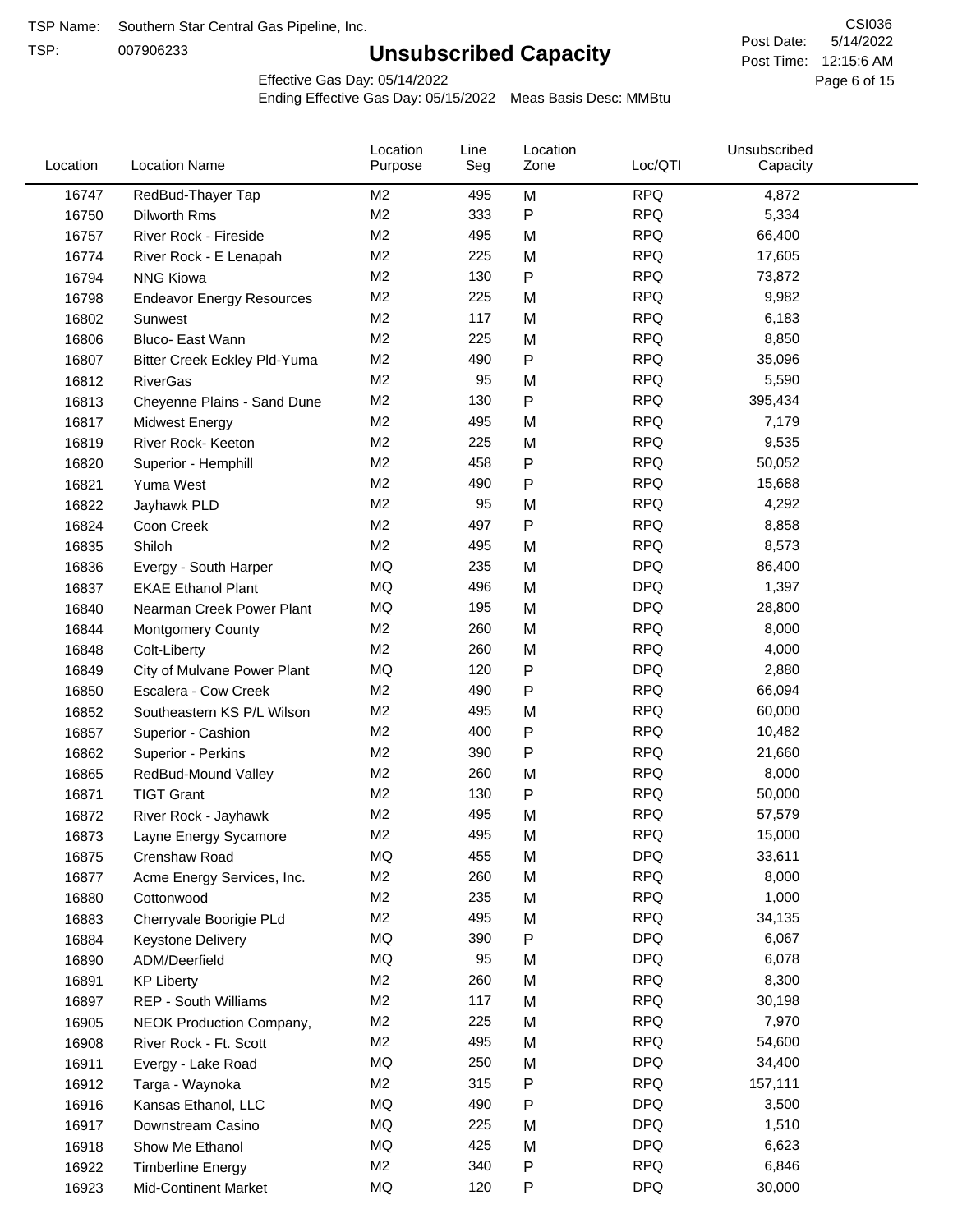TSP:

# **Unsubscribed Capacity**

5/14/2022 Page 7 of 15 Post Time: 12:15:6 AM CSI036 Post Date:

Effective Gas Day: 05/14/2022

| Location | <b>Location Name</b>                     | Location<br>Purpose | Line<br>Seg | Location<br>Zone | Loc/QTI    | Unsubscribed<br>Capacity |  |
|----------|------------------------------------------|---------------------|-------------|------------------|------------|--------------------------|--|
| 16931    | Midwest Energy - Goodman                 | MQ                  | 490         | P                | <b>DPQ</b> | 8,000                    |  |
| 16933    | Westar Emporia Energy                    | MQ                  | 140         | M                | <b>DPQ</b> | 106,202                  |  |
| 16935    | River Rock - Graybill                    | M <sub>2</sub>      | 260         | M                | <b>RPQ</b> | 23,168                   |  |
| 16941    | REP - Independence CDP                   | M <sub>2</sub>      | 117         | M                | <b>RPQ</b> | 29,270                   |  |
| 16942    | <b>Big Timber</b>                        | M <sub>2</sub>      | 490         | P                | <b>RPQ</b> | 49,356                   |  |
| 16945    | ETC Texas Pipeline Antelope              | M <sub>2</sub>      | 458         | Ρ                | <b>RPQ</b> | 110,000                  |  |
| 16949    | Summit Branson                           | MQ                  | 455         | M                | <b>DPQ</b> | 62,208                   |  |
| 16952    | <b>Overland Park</b>                     | MQ                  | 115         | M                | <b>DPQ</b> | 77,485                   |  |
| 16953    | Merriam                                  | MQ                  | 115         | M                | <b>DPQ</b> | 123,624                  |  |
| 16955    | Mustang Gas Products, LLC                | M <sub>2</sub>      | 405         | Ρ                | <b>RPQ</b> | 25,550                   |  |
| 16956    | Superior - Ford                          | M <sub>2</sub>      | 130         | Ρ                | <b>RPQ</b> | 17,375                   |  |
| 16962    | Summit Sedalia                           | <b>MQ</b>           | 235         | M                | <b>DPQ</b> | 0                        |  |
| 16967    | Noble Energy - Lilli                     | M <sub>2</sub>      | 490         | P                | <b>RPQ</b> | 40,863                   |  |
| 16972    | <b>ONG Norman</b>                        | MQ                  | 385         | P                | <b>DPQ</b> | 40                       |  |
| 16975    | <b>Superior - Spring Creek</b>           | M <sub>2</sub>      | 315         | $\mathsf{P}$     | <b>RPQ</b> | 7,680                    |  |
| 16976    | <b>Bettis Asphalt &amp; Construction</b> | MQ                  | 180         | M                | <b>DPQ</b> | 3,216                    |  |
| 16977    | <b>KGS Kansas Star Casino</b>            | MQ                  | 333         | P                | <b>DPQ</b> | 144                      |  |
| 16980    | <b>Black Hills Colwich</b>               | MQ                  | 120         | P                | <b>DPQ</b> | 9,995                    |  |
| 16981    | Superior - Bellmon                       | M <sub>2</sub>      | 380         | P                | <b>RPQ</b> | 63,800                   |  |
| 16983    | DCP Midstream - Ellis                    | MQ                  | 458         | P                | <b>DPQ</b> | 6,702                    |  |
| 16988    | Atmos Energy - W. Lawrence               | MQ                  | 180         | M                | <b>DPQ</b> | 127                      |  |
| 16991    | Williams Midstream North Alva            | MQ                  | 315         | P                | <b>DPQ</b> | 1,992                    |  |
| 16992    | <b>ONG Ottawa</b>                        | MQ                  | 225         | M                | <b>DPQ</b> | 0                        |  |
| 16993    | Farmer's Gas                             | MQ                  | 130         | Ρ                | <b>DPQ</b> | 9,000                    |  |
| 16996    | Scout Sublette Delivery                  | MQ                  | 130         | Ρ                | <b>DPQ</b> | 100                      |  |
| 16997    | Devon Energy Medford Station             | M <sub>2</sub>      | 315         | P                | <b>RPQ</b> | 30,000                   |  |
| 16998    | Cheyenne Light, Fuel and                 | MQ                  | 490         | P                | <b>DPQ</b> | 90,800                   |  |
| 16999    | ETC - Crescent                           | M <sub>2</sub>      | 400         | P                | <b>RPQ</b> | 35,000                   |  |
| 17000    | Bourbon County, KS -                     | MQ                  | 95          | M                | <b>DPQ</b> | 1                        |  |
| 17003    | Sunflower Electric Rubart                | MQ                  | 130         | P                | <b>DPQ</b> | 48,808                   |  |
| 17004    | <b>NGPL Beaver</b>                       | MQ                  | 315         | Ρ                | <b>DPQ</b> | 175,000                  |  |
| 17005    | ETC - Rose Valley (Delivery)             | $\sf{MQ}$           | 315         | P                | <b>DPQ</b> | 5,000                    |  |
| 17006    | ETC - Rose Valley                        | M <sub>2</sub>      | 315         | P                | <b>RPQ</b> | 195,226                  |  |
| 17008    | OMPA Lamb                                | MQ                  | 335         | P                | <b>DPQ</b> | 51,383                   |  |
| 17009    | <b>Grasslands Energy Centennial</b>      | M <sub>2</sub>      | 490         | P                | <b>RPQ</b> | 25,000                   |  |
| 17010    | Noble Keota Receipt                      | M <sub>2</sub>      | 490         | P                | <b>RPQ</b> | 52,200                   |  |
| 17011    | Noble Keota Delivery                     | MQ                  | 490         | P                | <b>DPQ</b> | 52,200                   |  |
| 17013    | Enlink - Battle Ridge                    | M <sub>2</sub>      | 390         | P                | <b>RPQ</b> | 31,824                   |  |
| 17021    | <b>TIGT Yuma</b>                         | M <sub>2</sub>      | 490         | Ρ                | <b>RPQ</b> | 24,562                   |  |
| 17033    | Kickapoo Nation School                   | MQ                  | 90          | M                | <b>DPQ</b> | 300                      |  |
| 17034    | ENVIA Energy Oklahoma City,              | MQ                  | 400         | P                | <b>DPQ</b> | 3,888                    |  |
| 17035    | Ameren Columbia                          | MQ                  | 235         | M                | <b>DPQ</b> | 35,512                   |  |
| 17036    | <b>Coffeyville Resources</b>             | MQ                  | 260         | M                | <b>DPQ</b> | 39,992                   |  |
| 17050    | Atmos - Forest View                      | MQ                  | 190         | M                | <b>DPQ</b> | 4,058                    |  |
| 17052    | ONG NW Oklahoma City                     | MQ                  | 340         | P                | <b>DPQ</b> | 39,000                   |  |
| 17054    | <b>ONG Guthrie</b>                       | MQ                  | 400         | P                | <b>DPQ</b> | 4,799                    |  |
| 17055    | ETC Texas Pipeline Nash                  | MQ                  | 458         | P                | <b>DPQ</b> | 1,500                    |  |
| 17056    | Blue Mountain - Chisholm Trail           | M <sub>2</sub>      | 340         | P                | <b>RPQ</b> | 72,000                   |  |
| 17057    | City of Tonkawa                          | MQ                  | 380         | Ρ                | <b>DPQ</b> | 3,000                    |  |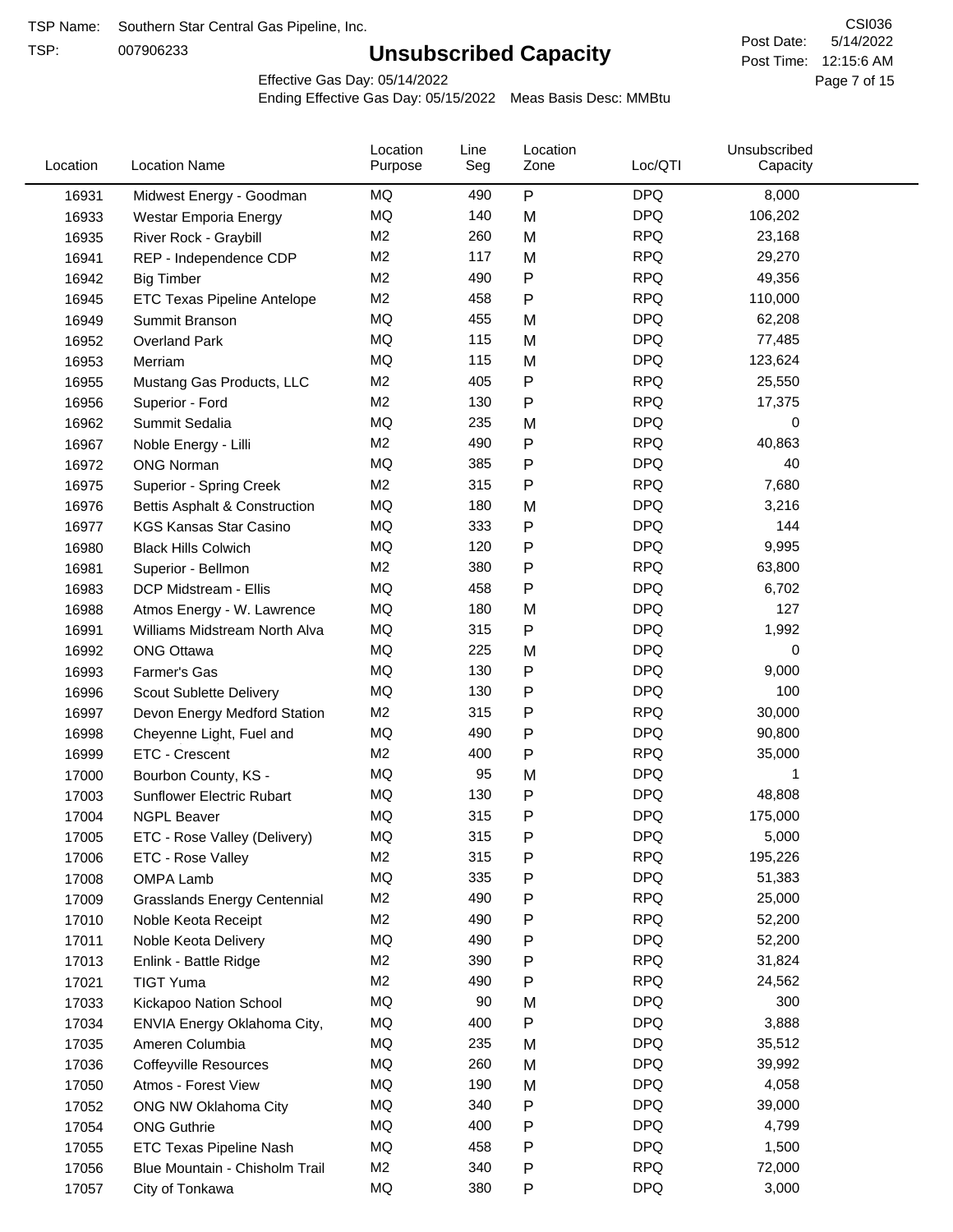TSP:

# **Unsubscribed Capacity**

5/14/2022 Page 8 of 15 Post Time: 12:15:6 AM CSI036 Post Date:

Effective Gas Day: 05/14/2022

| Location | <b>Location Name</b>           | Location<br>Purpose | Line<br>Seg | Location<br>Zone | Loc/QTI    | Unsubscribed<br>Capacity |  |
|----------|--------------------------------|---------------------|-------------|------------------|------------|--------------------------|--|
| 17058    | RPP - Hamm Landfill            | M <sub>2</sub>      | 195         | M                | <b>RPQ</b> | 2,500                    |  |
| 17060    | Atmos-Elk City                 | MQ                  | 87          | M                | <b>DPQ</b> | 216                      |  |
| 17064    | Koch - Enid                    | MQ                  | 405         | P                | <b>DPQ</b> | 0                        |  |
| 17065    | Canyon - Redcliff (Receipt)    | M <sub>2</sub>      | 458         | P                | <b>RPQ</b> | 180,000                  |  |
| 17066    | Canyon - Redcliff (Delivery)   | <b>MQ</b>           | 458         | P                | <b>DPQ</b> | 6,175                    |  |
| 17067    | Blue Mountain - Chisholm Trail | M <sub>2</sub>      | 340         | P                | <b>RPQ</b> | 70,000                   |  |
| 17068    | <b>EOIT Alfalfa</b>            | M <sub>2</sub>      | 458         | P                | <b>RPQ</b> | 200,000                  |  |
| 17069    | <b>NGPL Carter</b>             | MQ                  | 385         | P                | <b>DPQ</b> | 65,000                   |  |
| 17080    | <b>ONEOK Bakken Pipeline</b>   | MQ                  | 490         | Ρ                | <b>DPQ</b> | 360                      |  |
| 17086    | NGPL - Mutual                  | MQ                  | 458         | P                | <b>DPQ</b> | 150,000                  |  |
| 17087    | REX-St.Joe                     | M <sub>2</sub>      | 250         | M                | <b>RPQ</b> | 78,606                   |  |
| 17091    | OGT - Maysville                | M <sub>2</sub>      | 385         | P                | <b>RPQ</b> | 110,000                  |  |
| 17096    | Northern Natural-Kiowa         | MQ                  | 130         | P                | <b>DPQ</b> | 100,000                  |  |
| 17104    | Black Hills - Plevna, KS TB    | MQ                  | 130         | Ρ                | <b>DPQ</b> | 480                      |  |
| 17105    | WIC - Cheyenne Hub             | M <sub>2</sub>      | 490         | P                | <b>RPQ</b> | 144,000                  |  |
| 17112    | Topeka Biogas (Receipt)        | M <sub>2</sub>      | 180         | M                | <b>RPQ</b> | 3,600                    |  |
| 17113    | NGPL - Ford County Receipt     | M <sub>2</sub>      | 130         | P                | <b>RPQ</b> | 190,400                  |  |
| 17119    | Waste Mgmt RNG Receipt         | M <sub>2</sub>      | 400         | P                | <b>RPQ</b> | 2,976                    |  |
| 17404    | Anderson                       | MQ                  | 423         | M                | <b>DPQ</b> | 1,130                    |  |
| 17406    | Ash Grove, Walnut Grove & Wil  | <b>MQ</b>           | 455         | M                | <b>DPQ</b> | 2,595                    |  |
| 17408    | Aurora                         | MQ                  | 455         | M                | <b>DPQ</b> | 850                      |  |
| 17410    | <b>Billings Mo</b>             | MQ                  | 455         | M                | <b>DPQ</b> | 2,918                    |  |
| 17414    | Clever Mo                      | MQ                  | 455         | M                | <b>DPQ</b> | 738                      |  |
| 17416    | Crane Mo                       | MQ                  | 455         | M                | <b>DPQ</b> | 2,944                    |  |
| 17418    | Diamond                        | MQ                  | 455         | M                | <b>DPQ</b> | 546                      |  |
| 17426    | Freistatt                      | MQ                  | 455         | M                | <b>DPQ</b> | 256                      |  |
| 17430    | Goodman                        | MQ                  | 423         | M                | <b>DPQ</b> | 625                      |  |
| 17448    | Lanagan                        | MQ                  | 423         | M                | <b>DPQ</b> | 337                      |  |
| 17452    | Marionville                    | MQ                  | 455         | M                | <b>DPQ</b> | 1,119                    |  |
| 17454    | Monett                         | MQ                  | 455         | M                | <b>DPQ</b> | 25,276                   |  |
| 17456    | Mt Vernon & Verona             | <b>MQ</b>           | 455         | M                | <b>DPQ</b> | 4,407                    |  |
| 17458    | Neosho                         | MQ                  | 455         | M                | <b>DPQ</b> | 8,597                    |  |
| 17460    | Noel & North Noel              | MQ                  | 423         | M                | <b>DPQ</b> | 19,472                   |  |
| 17462    | Nixa & Ozark                   | MQ                  | 455         | M                | <b>DPQ</b> | 5,340                    |  |
| 17464    | Pierce City                    | MQ                  | 455         | M                | <b>DPQ</b> | 3,281                    |  |
| 17466    | Pineville                      | MQ                  | 423         | M                | <b>DPQ</b> | 302                      |  |
| 17472    | Republic                       | MQ                  | 455         | M                | <b>DPQ</b> | 883                      |  |
| 17476    | Sarcoxie                       | MQ                  | 455         | M                | <b>DPQ</b> | 2,828                    |  |
| 17478    | Seneca                         | MQ                  | 225         | M                | <b>DPQ</b> | 9,873                    |  |
| 17492    | Wentworth                      | MQ                  | 455         | M                | <b>DPQ</b> | 193                      |  |
| 18328    | Goessel                        | MQ                  | 140         | M                | <b>DPQ</b> | 62                       |  |
| 18356    | Newton                         | MQ                  | 120         | Ρ                | <b>DPQ</b> | 21,538                   |  |
| 19000    | Scout Jayhawk Delivery         | MQ                  | 130         | Ρ                | <b>DPQ</b> | 185,442                  |  |
| 19548    | Lyndon                         | MQ                  | 140         | M                | <b>DPQ</b> | 655                      |  |
| 19552    | Melvern                        | MQ                  | 493         | M                | <b>DPQ</b> | 42                       |  |
| 19554    | Michigan Valley                | MQ                  | 140         | Μ                | <b>DPQ</b> | 339                      |  |
| 19564    | Pomona                         | MQ                  | 140         | M                | <b>DPQ</b> | 1,579                    |  |
| 19568    | Quenemo                        | MQ                  | 140         | M                | <b>DPQ</b> | 255                      |  |
| 19576    | Scranton                       | $\sf{MQ}$           | 140         | M                | <b>DPQ</b> | 632                      |  |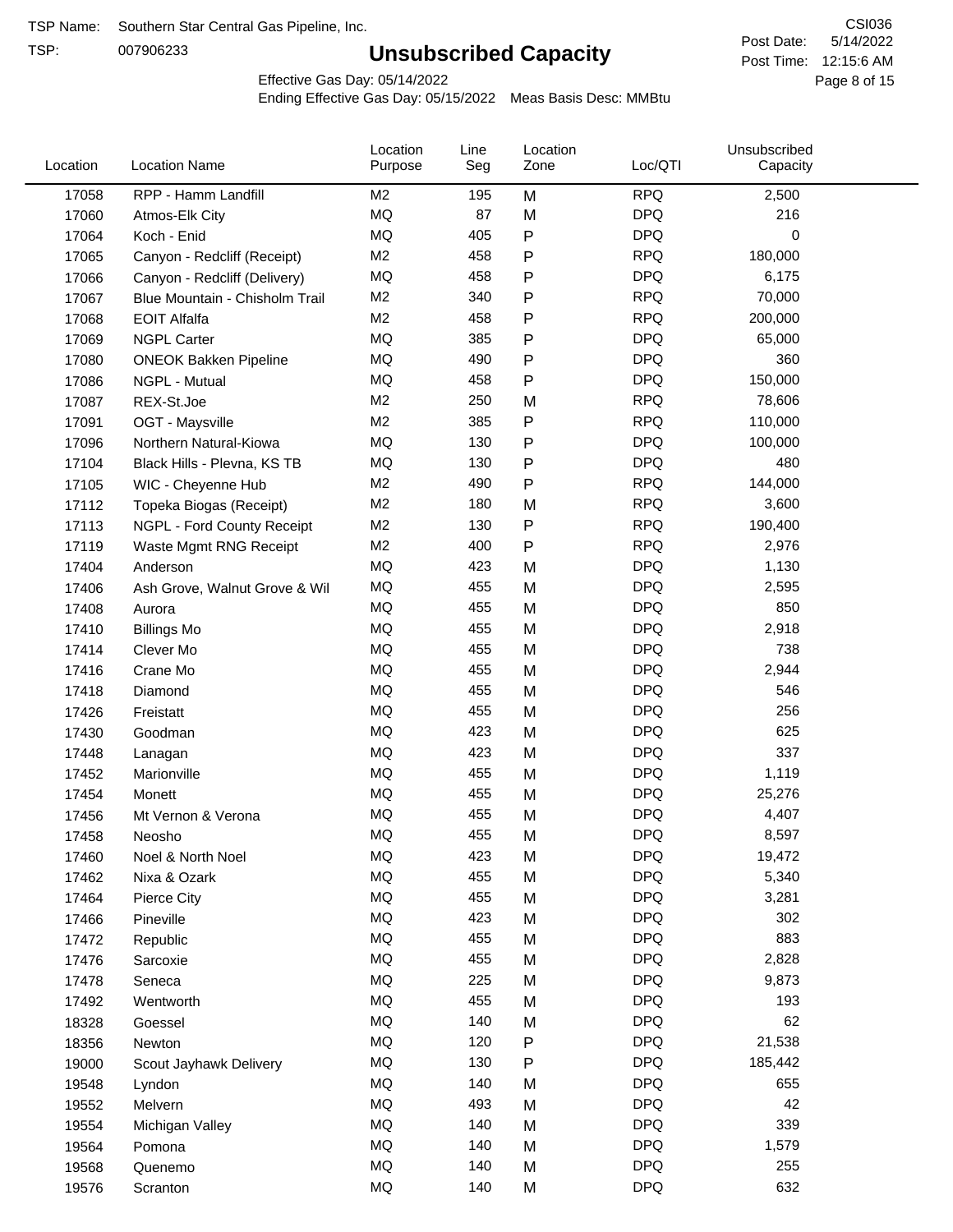TSP:

# **Unsubscribed Capacity**

5/14/2022 Page 9 of 15 Post Time: 12:15:6 AM CSI036 Post Date:

Effective Gas Day: 05/14/2022

| <b>MQ</b><br><b>DPQ</b><br>2,754<br>180<br>M<br><b>Baldwin</b><br>19608<br>MQ<br><b>DPQ</b><br>190<br>14<br>M<br>19620<br>Edgerton<br><b>MQ</b><br><b>DPQ</b><br>190<br>M<br>2,755<br>19628<br>Gardner<br><b>MQ</b><br><b>DPQ</b><br>109<br>180<br>19648<br>M<br>Lecompton<br><b>MQ</b><br><b>DPQ</b><br>M<br>37<br>190<br>19650<br>Le Loup<br><b>MQ</b><br><b>DPQ</b><br>493<br>6,129<br>19660<br>M<br>Ottawa<br>MQ<br><b>DPQ</b><br>407<br>180<br>M<br>19664<br>Perry<br>MQ<br><b>DPQ</b><br>130<br>496<br>19666<br>M<br>Princeton<br><b>MQ</b><br><b>DPQ</b><br>374<br>19672<br>496<br>M<br>Richmond<br><b>MQ</b><br>M<br><b>DPQ</b><br>27<br>496<br>19676<br>Scipio<br>MQ<br><b>DPQ</b><br>291<br>235<br>M<br>19678<br>Somerset & Rural<br><b>MQ</b><br><b>DPQ</b><br>195<br>M<br>7,420<br>19684<br>Tonganoxie<br><b>MQ</b><br><b>DPQ</b><br>190<br>2,007<br>19690<br>Wellsville<br>M<br><b>MQ</b><br>95<br><b>DPQ</b><br>M<br>360<br>20709<br><b>Bronson Etc</b><br><b>MQ</b><br><b>DPQ</b><br>26<br>495<br>M<br>20712<br>Carlyle<br>MQ<br><b>DPQ</b><br>586<br>495<br>M<br>20714<br>Cherryvale<br>MQ<br>50<br><b>DPQ</b><br>2,347<br>M<br>20716<br>Colony<br>MQ<br><b>DPQ</b><br>495<br>M<br>54<br>20720<br>Dennis<br>MQ<br><b>DPQ</b><br>409<br>495<br>M<br>20725<br>Erie<br><b>MQ</b><br><b>DPQ</b><br>495<br>M<br>1,457<br>20730<br>Gas City & La Harpe<br><b>MQ</b><br><b>DPQ</b><br>495<br>19,497<br>20764<br>M<br>Parsons<br><b>MQ</b><br><b>DPQ</b><br>495<br>M<br>18<br>20766<br>Petrolia<br><b>MQ</b><br><b>DPQ</b><br>84<br>220<br>20768<br>M<br>Piqua<br><b>MQ</b><br><b>DPQ</b><br>45<br>495<br>M<br>20775<br>South Mound<br>MQ<br><b>DPQ</b><br>88<br>495<br>M<br>20785<br>Thayer<br>MQ<br>95<br><b>DPQ</b><br>658<br>20788<br>M<br>Walnut & St Paul<br>MQ<br><b>DPQ</b><br>495<br>M<br>1,122<br>20792<br>Welda<br><b>MQ</b><br><b>DPQ</b><br>225<br>1,830<br>21008<br>M<br><b>Baxter Springs</b><br><b>MQ</b><br><b>DPQ</b><br>260<br>M<br>2,639<br>21015<br>Columbus<br><b>MQ</b><br><b>DPQ</b><br>156<br>260<br>M<br>21018<br>Crestline<br><b>MQ</b><br>95<br><b>DPQ</b><br>Fort Scott<br>M<br>31,139<br>21021<br><b>MQ</b><br>260<br><b>DPQ</b><br>3,023<br>21024<br>M<br>Galena & Empire City<br>MQ<br>225<br><b>DPQ</b><br>52<br>M<br>21048<br>Lowell<br>MQ<br><b>DPQ</b><br>148<br>260<br>M<br>21055<br>N Riverton<br>MQ<br><b>DPQ</b><br>260<br>M<br>2,588<br>21060<br>Oswego<br>MQ<br>225<br><b>DPQ</b><br>473<br>21080<br>M<br><b>Treece</b><br>MQ<br>250<br><b>DPQ</b><br>M<br>88,184<br>23576<br>St Joseph<br>MQ<br><b>DPQ</b><br>180<br>207<br>24228<br>M<br>Grantville<br>$\sf{MQ}$<br><b>DPQ</b><br>180<br>177<br>24252<br>Meriden<br>M<br>MQ<br><b>DPQ</b><br>696<br>180<br>24276<br>M<br>Shawnee Heights<br>MQ<br><b>DPQ</b><br>180<br>152,652<br>24280<br>M<br>Topeka<br>MQ<br><b>DPQ</b><br>425<br>M<br>95<br>26304<br>Alma<br>MQ<br><b>DPQ</b><br>163<br>425<br>26308<br>M<br>Blackburn<br>MQ<br>425<br>M<br><b>DPQ</b><br>2,523<br>26312<br>Carrollton<br>MQ<br>425<br><b>DPQ</b><br>1,576<br>26314<br>M<br>Concordia<br>MQ<br><b>DPQ</b><br>425<br>11<br>M<br>26316<br>Corder<br>MQ<br><b>DPQ</b><br>206<br>425<br>M<br>26325<br>Emma<br>$\sf{MQ}$<br><b>DPQ</b><br>425<br>28,860<br>M<br>26332<br>Higginsville<br>$\sf{MQ}$<br><b>DPQ</b><br>235<br>16,700<br>26344<br>M<br>Knobnoster | Location | <b>Location Name</b> | Location<br>Purpose | Line<br>Seg | Location<br>Zone | Loc/QTI | Unsubscribed<br>Capacity |
|----------------------------------------------------------------------------------------------------------------------------------------------------------------------------------------------------------------------------------------------------------------------------------------------------------------------------------------------------------------------------------------------------------------------------------------------------------------------------------------------------------------------------------------------------------------------------------------------------------------------------------------------------------------------------------------------------------------------------------------------------------------------------------------------------------------------------------------------------------------------------------------------------------------------------------------------------------------------------------------------------------------------------------------------------------------------------------------------------------------------------------------------------------------------------------------------------------------------------------------------------------------------------------------------------------------------------------------------------------------------------------------------------------------------------------------------------------------------------------------------------------------------------------------------------------------------------------------------------------------------------------------------------------------------------------------------------------------------------------------------------------------------------------------------------------------------------------------------------------------------------------------------------------------------------------------------------------------------------------------------------------------------------------------------------------------------------------------------------------------------------------------------------------------------------------------------------------------------------------------------------------------------------------------------------------------------------------------------------------------------------------------------------------------------------------------------------------------------------------------------------------------------------------------------------------------------------------------------------------------------------------------------------------------------------------------------------------------------------------------------------------------------------------------------------------------------------------------------------------------------------------------------------------------------------------------------------------------------------------------------------------------------------------------------------------------------------------------------------------------------------------------------------------------------------------------------------------------------------------------------------------------------------------------------------------------------------------|----------|----------------------|---------------------|-------------|------------------|---------|--------------------------|
|                                                                                                                                                                                                                                                                                                                                                                                                                                                                                                                                                                                                                                                                                                                                                                                                                                                                                                                                                                                                                                                                                                                                                                                                                                                                                                                                                                                                                                                                                                                                                                                                                                                                                                                                                                                                                                                                                                                                                                                                                                                                                                                                                                                                                                                                                                                                                                                                                                                                                                                                                                                                                                                                                                                                                                                                                                                                                                                                                                                                                                                                                                                                                                                                                                                                                                                                  |          |                      |                     |             |                  |         |                          |
|                                                                                                                                                                                                                                                                                                                                                                                                                                                                                                                                                                                                                                                                                                                                                                                                                                                                                                                                                                                                                                                                                                                                                                                                                                                                                                                                                                                                                                                                                                                                                                                                                                                                                                                                                                                                                                                                                                                                                                                                                                                                                                                                                                                                                                                                                                                                                                                                                                                                                                                                                                                                                                                                                                                                                                                                                                                                                                                                                                                                                                                                                                                                                                                                                                                                                                                                  |          |                      |                     |             |                  |         |                          |
|                                                                                                                                                                                                                                                                                                                                                                                                                                                                                                                                                                                                                                                                                                                                                                                                                                                                                                                                                                                                                                                                                                                                                                                                                                                                                                                                                                                                                                                                                                                                                                                                                                                                                                                                                                                                                                                                                                                                                                                                                                                                                                                                                                                                                                                                                                                                                                                                                                                                                                                                                                                                                                                                                                                                                                                                                                                                                                                                                                                                                                                                                                                                                                                                                                                                                                                                  |          |                      |                     |             |                  |         |                          |
|                                                                                                                                                                                                                                                                                                                                                                                                                                                                                                                                                                                                                                                                                                                                                                                                                                                                                                                                                                                                                                                                                                                                                                                                                                                                                                                                                                                                                                                                                                                                                                                                                                                                                                                                                                                                                                                                                                                                                                                                                                                                                                                                                                                                                                                                                                                                                                                                                                                                                                                                                                                                                                                                                                                                                                                                                                                                                                                                                                                                                                                                                                                                                                                                                                                                                                                                  |          |                      |                     |             |                  |         |                          |
|                                                                                                                                                                                                                                                                                                                                                                                                                                                                                                                                                                                                                                                                                                                                                                                                                                                                                                                                                                                                                                                                                                                                                                                                                                                                                                                                                                                                                                                                                                                                                                                                                                                                                                                                                                                                                                                                                                                                                                                                                                                                                                                                                                                                                                                                                                                                                                                                                                                                                                                                                                                                                                                                                                                                                                                                                                                                                                                                                                                                                                                                                                                                                                                                                                                                                                                                  |          |                      |                     |             |                  |         |                          |
|                                                                                                                                                                                                                                                                                                                                                                                                                                                                                                                                                                                                                                                                                                                                                                                                                                                                                                                                                                                                                                                                                                                                                                                                                                                                                                                                                                                                                                                                                                                                                                                                                                                                                                                                                                                                                                                                                                                                                                                                                                                                                                                                                                                                                                                                                                                                                                                                                                                                                                                                                                                                                                                                                                                                                                                                                                                                                                                                                                                                                                                                                                                                                                                                                                                                                                                                  |          |                      |                     |             |                  |         |                          |
|                                                                                                                                                                                                                                                                                                                                                                                                                                                                                                                                                                                                                                                                                                                                                                                                                                                                                                                                                                                                                                                                                                                                                                                                                                                                                                                                                                                                                                                                                                                                                                                                                                                                                                                                                                                                                                                                                                                                                                                                                                                                                                                                                                                                                                                                                                                                                                                                                                                                                                                                                                                                                                                                                                                                                                                                                                                                                                                                                                                                                                                                                                                                                                                                                                                                                                                                  |          |                      |                     |             |                  |         |                          |
|                                                                                                                                                                                                                                                                                                                                                                                                                                                                                                                                                                                                                                                                                                                                                                                                                                                                                                                                                                                                                                                                                                                                                                                                                                                                                                                                                                                                                                                                                                                                                                                                                                                                                                                                                                                                                                                                                                                                                                                                                                                                                                                                                                                                                                                                                                                                                                                                                                                                                                                                                                                                                                                                                                                                                                                                                                                                                                                                                                                                                                                                                                                                                                                                                                                                                                                                  |          |                      |                     |             |                  |         |                          |
|                                                                                                                                                                                                                                                                                                                                                                                                                                                                                                                                                                                                                                                                                                                                                                                                                                                                                                                                                                                                                                                                                                                                                                                                                                                                                                                                                                                                                                                                                                                                                                                                                                                                                                                                                                                                                                                                                                                                                                                                                                                                                                                                                                                                                                                                                                                                                                                                                                                                                                                                                                                                                                                                                                                                                                                                                                                                                                                                                                                                                                                                                                                                                                                                                                                                                                                                  |          |                      |                     |             |                  |         |                          |
|                                                                                                                                                                                                                                                                                                                                                                                                                                                                                                                                                                                                                                                                                                                                                                                                                                                                                                                                                                                                                                                                                                                                                                                                                                                                                                                                                                                                                                                                                                                                                                                                                                                                                                                                                                                                                                                                                                                                                                                                                                                                                                                                                                                                                                                                                                                                                                                                                                                                                                                                                                                                                                                                                                                                                                                                                                                                                                                                                                                                                                                                                                                                                                                                                                                                                                                                  |          |                      |                     |             |                  |         |                          |
|                                                                                                                                                                                                                                                                                                                                                                                                                                                                                                                                                                                                                                                                                                                                                                                                                                                                                                                                                                                                                                                                                                                                                                                                                                                                                                                                                                                                                                                                                                                                                                                                                                                                                                                                                                                                                                                                                                                                                                                                                                                                                                                                                                                                                                                                                                                                                                                                                                                                                                                                                                                                                                                                                                                                                                                                                                                                                                                                                                                                                                                                                                                                                                                                                                                                                                                                  |          |                      |                     |             |                  |         |                          |
|                                                                                                                                                                                                                                                                                                                                                                                                                                                                                                                                                                                                                                                                                                                                                                                                                                                                                                                                                                                                                                                                                                                                                                                                                                                                                                                                                                                                                                                                                                                                                                                                                                                                                                                                                                                                                                                                                                                                                                                                                                                                                                                                                                                                                                                                                                                                                                                                                                                                                                                                                                                                                                                                                                                                                                                                                                                                                                                                                                                                                                                                                                                                                                                                                                                                                                                                  |          |                      |                     |             |                  |         |                          |
|                                                                                                                                                                                                                                                                                                                                                                                                                                                                                                                                                                                                                                                                                                                                                                                                                                                                                                                                                                                                                                                                                                                                                                                                                                                                                                                                                                                                                                                                                                                                                                                                                                                                                                                                                                                                                                                                                                                                                                                                                                                                                                                                                                                                                                                                                                                                                                                                                                                                                                                                                                                                                                                                                                                                                                                                                                                                                                                                                                                                                                                                                                                                                                                                                                                                                                                                  |          |                      |                     |             |                  |         |                          |
|                                                                                                                                                                                                                                                                                                                                                                                                                                                                                                                                                                                                                                                                                                                                                                                                                                                                                                                                                                                                                                                                                                                                                                                                                                                                                                                                                                                                                                                                                                                                                                                                                                                                                                                                                                                                                                                                                                                                                                                                                                                                                                                                                                                                                                                                                                                                                                                                                                                                                                                                                                                                                                                                                                                                                                                                                                                                                                                                                                                                                                                                                                                                                                                                                                                                                                                                  |          |                      |                     |             |                  |         |                          |
|                                                                                                                                                                                                                                                                                                                                                                                                                                                                                                                                                                                                                                                                                                                                                                                                                                                                                                                                                                                                                                                                                                                                                                                                                                                                                                                                                                                                                                                                                                                                                                                                                                                                                                                                                                                                                                                                                                                                                                                                                                                                                                                                                                                                                                                                                                                                                                                                                                                                                                                                                                                                                                                                                                                                                                                                                                                                                                                                                                                                                                                                                                                                                                                                                                                                                                                                  |          |                      |                     |             |                  |         |                          |
|                                                                                                                                                                                                                                                                                                                                                                                                                                                                                                                                                                                                                                                                                                                                                                                                                                                                                                                                                                                                                                                                                                                                                                                                                                                                                                                                                                                                                                                                                                                                                                                                                                                                                                                                                                                                                                                                                                                                                                                                                                                                                                                                                                                                                                                                                                                                                                                                                                                                                                                                                                                                                                                                                                                                                                                                                                                                                                                                                                                                                                                                                                                                                                                                                                                                                                                                  |          |                      |                     |             |                  |         |                          |
|                                                                                                                                                                                                                                                                                                                                                                                                                                                                                                                                                                                                                                                                                                                                                                                                                                                                                                                                                                                                                                                                                                                                                                                                                                                                                                                                                                                                                                                                                                                                                                                                                                                                                                                                                                                                                                                                                                                                                                                                                                                                                                                                                                                                                                                                                                                                                                                                                                                                                                                                                                                                                                                                                                                                                                                                                                                                                                                                                                                                                                                                                                                                                                                                                                                                                                                                  |          |                      |                     |             |                  |         |                          |
|                                                                                                                                                                                                                                                                                                                                                                                                                                                                                                                                                                                                                                                                                                                                                                                                                                                                                                                                                                                                                                                                                                                                                                                                                                                                                                                                                                                                                                                                                                                                                                                                                                                                                                                                                                                                                                                                                                                                                                                                                                                                                                                                                                                                                                                                                                                                                                                                                                                                                                                                                                                                                                                                                                                                                                                                                                                                                                                                                                                                                                                                                                                                                                                                                                                                                                                                  |          |                      |                     |             |                  |         |                          |
|                                                                                                                                                                                                                                                                                                                                                                                                                                                                                                                                                                                                                                                                                                                                                                                                                                                                                                                                                                                                                                                                                                                                                                                                                                                                                                                                                                                                                                                                                                                                                                                                                                                                                                                                                                                                                                                                                                                                                                                                                                                                                                                                                                                                                                                                                                                                                                                                                                                                                                                                                                                                                                                                                                                                                                                                                                                                                                                                                                                                                                                                                                                                                                                                                                                                                                                                  |          |                      |                     |             |                  |         |                          |
|                                                                                                                                                                                                                                                                                                                                                                                                                                                                                                                                                                                                                                                                                                                                                                                                                                                                                                                                                                                                                                                                                                                                                                                                                                                                                                                                                                                                                                                                                                                                                                                                                                                                                                                                                                                                                                                                                                                                                                                                                                                                                                                                                                                                                                                                                                                                                                                                                                                                                                                                                                                                                                                                                                                                                                                                                                                                                                                                                                                                                                                                                                                                                                                                                                                                                                                                  |          |                      |                     |             |                  |         |                          |
|                                                                                                                                                                                                                                                                                                                                                                                                                                                                                                                                                                                                                                                                                                                                                                                                                                                                                                                                                                                                                                                                                                                                                                                                                                                                                                                                                                                                                                                                                                                                                                                                                                                                                                                                                                                                                                                                                                                                                                                                                                                                                                                                                                                                                                                                                                                                                                                                                                                                                                                                                                                                                                                                                                                                                                                                                                                                                                                                                                                                                                                                                                                                                                                                                                                                                                                                  |          |                      |                     |             |                  |         |                          |
|                                                                                                                                                                                                                                                                                                                                                                                                                                                                                                                                                                                                                                                                                                                                                                                                                                                                                                                                                                                                                                                                                                                                                                                                                                                                                                                                                                                                                                                                                                                                                                                                                                                                                                                                                                                                                                                                                                                                                                                                                                                                                                                                                                                                                                                                                                                                                                                                                                                                                                                                                                                                                                                                                                                                                                                                                                                                                                                                                                                                                                                                                                                                                                                                                                                                                                                                  |          |                      |                     |             |                  |         |                          |
|                                                                                                                                                                                                                                                                                                                                                                                                                                                                                                                                                                                                                                                                                                                                                                                                                                                                                                                                                                                                                                                                                                                                                                                                                                                                                                                                                                                                                                                                                                                                                                                                                                                                                                                                                                                                                                                                                                                                                                                                                                                                                                                                                                                                                                                                                                                                                                                                                                                                                                                                                                                                                                                                                                                                                                                                                                                                                                                                                                                                                                                                                                                                                                                                                                                                                                                                  |          |                      |                     |             |                  |         |                          |
|                                                                                                                                                                                                                                                                                                                                                                                                                                                                                                                                                                                                                                                                                                                                                                                                                                                                                                                                                                                                                                                                                                                                                                                                                                                                                                                                                                                                                                                                                                                                                                                                                                                                                                                                                                                                                                                                                                                                                                                                                                                                                                                                                                                                                                                                                                                                                                                                                                                                                                                                                                                                                                                                                                                                                                                                                                                                                                                                                                                                                                                                                                                                                                                                                                                                                                                                  |          |                      |                     |             |                  |         |                          |
|                                                                                                                                                                                                                                                                                                                                                                                                                                                                                                                                                                                                                                                                                                                                                                                                                                                                                                                                                                                                                                                                                                                                                                                                                                                                                                                                                                                                                                                                                                                                                                                                                                                                                                                                                                                                                                                                                                                                                                                                                                                                                                                                                                                                                                                                                                                                                                                                                                                                                                                                                                                                                                                                                                                                                                                                                                                                                                                                                                                                                                                                                                                                                                                                                                                                                                                                  |          |                      |                     |             |                  |         |                          |
|                                                                                                                                                                                                                                                                                                                                                                                                                                                                                                                                                                                                                                                                                                                                                                                                                                                                                                                                                                                                                                                                                                                                                                                                                                                                                                                                                                                                                                                                                                                                                                                                                                                                                                                                                                                                                                                                                                                                                                                                                                                                                                                                                                                                                                                                                                                                                                                                                                                                                                                                                                                                                                                                                                                                                                                                                                                                                                                                                                                                                                                                                                                                                                                                                                                                                                                                  |          |                      |                     |             |                  |         |                          |
|                                                                                                                                                                                                                                                                                                                                                                                                                                                                                                                                                                                                                                                                                                                                                                                                                                                                                                                                                                                                                                                                                                                                                                                                                                                                                                                                                                                                                                                                                                                                                                                                                                                                                                                                                                                                                                                                                                                                                                                                                                                                                                                                                                                                                                                                                                                                                                                                                                                                                                                                                                                                                                                                                                                                                                                                                                                                                                                                                                                                                                                                                                                                                                                                                                                                                                                                  |          |                      |                     |             |                  |         |                          |
|                                                                                                                                                                                                                                                                                                                                                                                                                                                                                                                                                                                                                                                                                                                                                                                                                                                                                                                                                                                                                                                                                                                                                                                                                                                                                                                                                                                                                                                                                                                                                                                                                                                                                                                                                                                                                                                                                                                                                                                                                                                                                                                                                                                                                                                                                                                                                                                                                                                                                                                                                                                                                                                                                                                                                                                                                                                                                                                                                                                                                                                                                                                                                                                                                                                                                                                                  |          |                      |                     |             |                  |         |                          |
|                                                                                                                                                                                                                                                                                                                                                                                                                                                                                                                                                                                                                                                                                                                                                                                                                                                                                                                                                                                                                                                                                                                                                                                                                                                                                                                                                                                                                                                                                                                                                                                                                                                                                                                                                                                                                                                                                                                                                                                                                                                                                                                                                                                                                                                                                                                                                                                                                                                                                                                                                                                                                                                                                                                                                                                                                                                                                                                                                                                                                                                                                                                                                                                                                                                                                                                                  |          |                      |                     |             |                  |         |                          |
|                                                                                                                                                                                                                                                                                                                                                                                                                                                                                                                                                                                                                                                                                                                                                                                                                                                                                                                                                                                                                                                                                                                                                                                                                                                                                                                                                                                                                                                                                                                                                                                                                                                                                                                                                                                                                                                                                                                                                                                                                                                                                                                                                                                                                                                                                                                                                                                                                                                                                                                                                                                                                                                                                                                                                                                                                                                                                                                                                                                                                                                                                                                                                                                                                                                                                                                                  |          |                      |                     |             |                  |         |                          |
|                                                                                                                                                                                                                                                                                                                                                                                                                                                                                                                                                                                                                                                                                                                                                                                                                                                                                                                                                                                                                                                                                                                                                                                                                                                                                                                                                                                                                                                                                                                                                                                                                                                                                                                                                                                                                                                                                                                                                                                                                                                                                                                                                                                                                                                                                                                                                                                                                                                                                                                                                                                                                                                                                                                                                                                                                                                                                                                                                                                                                                                                                                                                                                                                                                                                                                                                  |          |                      |                     |             |                  |         |                          |
|                                                                                                                                                                                                                                                                                                                                                                                                                                                                                                                                                                                                                                                                                                                                                                                                                                                                                                                                                                                                                                                                                                                                                                                                                                                                                                                                                                                                                                                                                                                                                                                                                                                                                                                                                                                                                                                                                                                                                                                                                                                                                                                                                                                                                                                                                                                                                                                                                                                                                                                                                                                                                                                                                                                                                                                                                                                                                                                                                                                                                                                                                                                                                                                                                                                                                                                                  |          |                      |                     |             |                  |         |                          |
|                                                                                                                                                                                                                                                                                                                                                                                                                                                                                                                                                                                                                                                                                                                                                                                                                                                                                                                                                                                                                                                                                                                                                                                                                                                                                                                                                                                                                                                                                                                                                                                                                                                                                                                                                                                                                                                                                                                                                                                                                                                                                                                                                                                                                                                                                                                                                                                                                                                                                                                                                                                                                                                                                                                                                                                                                                                                                                                                                                                                                                                                                                                                                                                                                                                                                                                                  |          |                      |                     |             |                  |         |                          |
|                                                                                                                                                                                                                                                                                                                                                                                                                                                                                                                                                                                                                                                                                                                                                                                                                                                                                                                                                                                                                                                                                                                                                                                                                                                                                                                                                                                                                                                                                                                                                                                                                                                                                                                                                                                                                                                                                                                                                                                                                                                                                                                                                                                                                                                                                                                                                                                                                                                                                                                                                                                                                                                                                                                                                                                                                                                                                                                                                                                                                                                                                                                                                                                                                                                                                                                                  |          |                      |                     |             |                  |         |                          |
|                                                                                                                                                                                                                                                                                                                                                                                                                                                                                                                                                                                                                                                                                                                                                                                                                                                                                                                                                                                                                                                                                                                                                                                                                                                                                                                                                                                                                                                                                                                                                                                                                                                                                                                                                                                                                                                                                                                                                                                                                                                                                                                                                                                                                                                                                                                                                                                                                                                                                                                                                                                                                                                                                                                                                                                                                                                                                                                                                                                                                                                                                                                                                                                                                                                                                                                                  |          |                      |                     |             |                  |         |                          |
|                                                                                                                                                                                                                                                                                                                                                                                                                                                                                                                                                                                                                                                                                                                                                                                                                                                                                                                                                                                                                                                                                                                                                                                                                                                                                                                                                                                                                                                                                                                                                                                                                                                                                                                                                                                                                                                                                                                                                                                                                                                                                                                                                                                                                                                                                                                                                                                                                                                                                                                                                                                                                                                                                                                                                                                                                                                                                                                                                                                                                                                                                                                                                                                                                                                                                                                                  |          |                      |                     |             |                  |         |                          |
|                                                                                                                                                                                                                                                                                                                                                                                                                                                                                                                                                                                                                                                                                                                                                                                                                                                                                                                                                                                                                                                                                                                                                                                                                                                                                                                                                                                                                                                                                                                                                                                                                                                                                                                                                                                                                                                                                                                                                                                                                                                                                                                                                                                                                                                                                                                                                                                                                                                                                                                                                                                                                                                                                                                                                                                                                                                                                                                                                                                                                                                                                                                                                                                                                                                                                                                                  |          |                      |                     |             |                  |         |                          |
|                                                                                                                                                                                                                                                                                                                                                                                                                                                                                                                                                                                                                                                                                                                                                                                                                                                                                                                                                                                                                                                                                                                                                                                                                                                                                                                                                                                                                                                                                                                                                                                                                                                                                                                                                                                                                                                                                                                                                                                                                                                                                                                                                                                                                                                                                                                                                                                                                                                                                                                                                                                                                                                                                                                                                                                                                                                                                                                                                                                                                                                                                                                                                                                                                                                                                                                                  |          |                      |                     |             |                  |         |                          |
|                                                                                                                                                                                                                                                                                                                                                                                                                                                                                                                                                                                                                                                                                                                                                                                                                                                                                                                                                                                                                                                                                                                                                                                                                                                                                                                                                                                                                                                                                                                                                                                                                                                                                                                                                                                                                                                                                                                                                                                                                                                                                                                                                                                                                                                                                                                                                                                                                                                                                                                                                                                                                                                                                                                                                                                                                                                                                                                                                                                                                                                                                                                                                                                                                                                                                                                                  |          |                      |                     |             |                  |         |                          |
|                                                                                                                                                                                                                                                                                                                                                                                                                                                                                                                                                                                                                                                                                                                                                                                                                                                                                                                                                                                                                                                                                                                                                                                                                                                                                                                                                                                                                                                                                                                                                                                                                                                                                                                                                                                                                                                                                                                                                                                                                                                                                                                                                                                                                                                                                                                                                                                                                                                                                                                                                                                                                                                                                                                                                                                                                                                                                                                                                                                                                                                                                                                                                                                                                                                                                                                                  |          |                      |                     |             |                  |         |                          |
|                                                                                                                                                                                                                                                                                                                                                                                                                                                                                                                                                                                                                                                                                                                                                                                                                                                                                                                                                                                                                                                                                                                                                                                                                                                                                                                                                                                                                                                                                                                                                                                                                                                                                                                                                                                                                                                                                                                                                                                                                                                                                                                                                                                                                                                                                                                                                                                                                                                                                                                                                                                                                                                                                                                                                                                                                                                                                                                                                                                                                                                                                                                                                                                                                                                                                                                                  |          |                      |                     |             |                  |         |                          |
|                                                                                                                                                                                                                                                                                                                                                                                                                                                                                                                                                                                                                                                                                                                                                                                                                                                                                                                                                                                                                                                                                                                                                                                                                                                                                                                                                                                                                                                                                                                                                                                                                                                                                                                                                                                                                                                                                                                                                                                                                                                                                                                                                                                                                                                                                                                                                                                                                                                                                                                                                                                                                                                                                                                                                                                                                                                                                                                                                                                                                                                                                                                                                                                                                                                                                                                                  |          |                      |                     |             |                  |         |                          |
|                                                                                                                                                                                                                                                                                                                                                                                                                                                                                                                                                                                                                                                                                                                                                                                                                                                                                                                                                                                                                                                                                                                                                                                                                                                                                                                                                                                                                                                                                                                                                                                                                                                                                                                                                                                                                                                                                                                                                                                                                                                                                                                                                                                                                                                                                                                                                                                                                                                                                                                                                                                                                                                                                                                                                                                                                                                                                                                                                                                                                                                                                                                                                                                                                                                                                                                                  |          |                      |                     |             |                  |         |                          |
|                                                                                                                                                                                                                                                                                                                                                                                                                                                                                                                                                                                                                                                                                                                                                                                                                                                                                                                                                                                                                                                                                                                                                                                                                                                                                                                                                                                                                                                                                                                                                                                                                                                                                                                                                                                                                                                                                                                                                                                                                                                                                                                                                                                                                                                                                                                                                                                                                                                                                                                                                                                                                                                                                                                                                                                                                                                                                                                                                                                                                                                                                                                                                                                                                                                                                                                                  |          |                      |                     |             |                  |         |                          |
|                                                                                                                                                                                                                                                                                                                                                                                                                                                                                                                                                                                                                                                                                                                                                                                                                                                                                                                                                                                                                                                                                                                                                                                                                                                                                                                                                                                                                                                                                                                                                                                                                                                                                                                                                                                                                                                                                                                                                                                                                                                                                                                                                                                                                                                                                                                                                                                                                                                                                                                                                                                                                                                                                                                                                                                                                                                                                                                                                                                                                                                                                                                                                                                                                                                                                                                                  |          |                      |                     |             |                  |         |                          |
|                                                                                                                                                                                                                                                                                                                                                                                                                                                                                                                                                                                                                                                                                                                                                                                                                                                                                                                                                                                                                                                                                                                                                                                                                                                                                                                                                                                                                                                                                                                                                                                                                                                                                                                                                                                                                                                                                                                                                                                                                                                                                                                                                                                                                                                                                                                                                                                                                                                                                                                                                                                                                                                                                                                                                                                                                                                                                                                                                                                                                                                                                                                                                                                                                                                                                                                                  |          |                      |                     |             |                  |         |                          |
|                                                                                                                                                                                                                                                                                                                                                                                                                                                                                                                                                                                                                                                                                                                                                                                                                                                                                                                                                                                                                                                                                                                                                                                                                                                                                                                                                                                                                                                                                                                                                                                                                                                                                                                                                                                                                                                                                                                                                                                                                                                                                                                                                                                                                                                                                                                                                                                                                                                                                                                                                                                                                                                                                                                                                                                                                                                                                                                                                                                                                                                                                                                                                                                                                                                                                                                                  |          |                      |                     |             |                  |         |                          |
|                                                                                                                                                                                                                                                                                                                                                                                                                                                                                                                                                                                                                                                                                                                                                                                                                                                                                                                                                                                                                                                                                                                                                                                                                                                                                                                                                                                                                                                                                                                                                                                                                                                                                                                                                                                                                                                                                                                                                                                                                                                                                                                                                                                                                                                                                                                                                                                                                                                                                                                                                                                                                                                                                                                                                                                                                                                                                                                                                                                                                                                                                                                                                                                                                                                                                                                                  |          |                      |                     |             |                  |         |                          |
|                                                                                                                                                                                                                                                                                                                                                                                                                                                                                                                                                                                                                                                                                                                                                                                                                                                                                                                                                                                                                                                                                                                                                                                                                                                                                                                                                                                                                                                                                                                                                                                                                                                                                                                                                                                                                                                                                                                                                                                                                                                                                                                                                                                                                                                                                                                                                                                                                                                                                                                                                                                                                                                                                                                                                                                                                                                                                                                                                                                                                                                                                                                                                                                                                                                                                                                                  |          |                      |                     |             |                  |         |                          |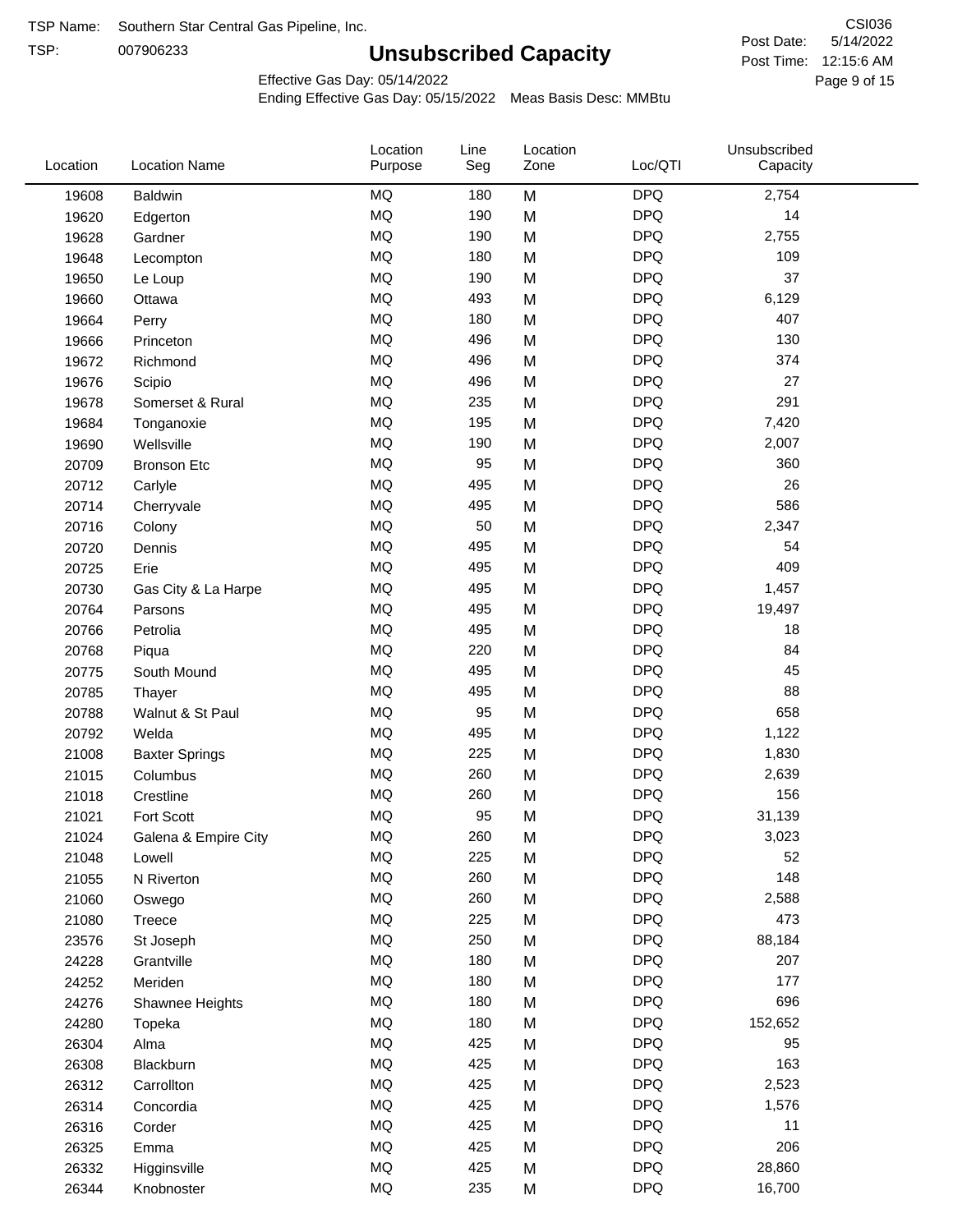TSP:

# **Unsubscribed Capacity**

5/14/2022 Page 10 of 15 Post Time: 12:15:6 AM CSI036 Post Date:

Effective Gas Day: 05/14/2022

| Location | <b>Location Name</b>          | Location<br>Purpose | Line<br>Seg | Location<br>Zone | Loc/QTI    | Unsubscribed<br>Capacity |  |
|----------|-------------------------------|---------------------|-------------|------------------|------------|--------------------------|--|
| 26348    | La Monte                      | <b>MQ</b>           | 235         | M                | <b>DPQ</b> | 111                      |  |
| 26352    | Mt Leonard                    | MQ                  | 425         | M                | <b>DPQ</b> | 167                      |  |
| 26356    | Norborne                      | MQ                  | 425         | M                | <b>DPQ</b> | 1,901                    |  |
| 26376    | Slater                        | <b>MQ</b>           | 425         | M                | <b>DPQ</b> | 471                      |  |
| 26378    | <b>Sweet Springs</b>          | <b>MQ</b>           | 425         | M                | <b>DPQ</b> | 584                      |  |
| 26392    | Warrensburg                   | <b>MQ</b>           | 235         | M                | <b>DPQ</b> | 10,551                   |  |
| 26394    | Waverly                       | <b>MQ</b>           | 425         | M                | <b>DPQ</b> | 378                      |  |
| 27015    | <b>Belle Plaine</b>           | <b>MQ</b>           | 333         | $\mathsf{P}$     | <b>DPQ</b> | 150                      |  |
| 27020    | Bentley                       | MQ                  | 120         | ${\sf P}$        | <b>DPQ</b> | 217                      |  |
| 27035    | Derby                         | <b>MQ</b>           | 120         | ${\sf P}$        | <b>DPQ</b> | 7,759                    |  |
| 27040    | Andover                       | MQ                  | 300         | M                | <b>DPQ</b> | 166                      |  |
| 27050    | Haysville                     | MQ                  | 120         | ${\sf P}$        | <b>DPQ</b> | 9,455                    |  |
| 27060    | Mulvane                       | MQ                  | 120         | ${\sf P}$        | <b>DPQ</b> | 9,778                    |  |
| 27065    | Rose Hill                     | <b>MQ</b>           | 295         | ${\sf P}$        | <b>DPQ</b> | 5,386                    |  |
| 27070    | Sedgwick                      | <b>MQ</b>           | 120         | ${\sf P}$        | <b>DPQ</b> | 7,149                    |  |
| 27080    | Udall                         | MQ                  | 333         | P                | <b>DPQ</b> | 538                      |  |
| 27085    | <b>Valley Center</b>          | MQ                  | 120         | $\mathsf{P}$     | <b>DPQ</b> | 51,875                   |  |
| 27092    | Wichita                       | <b>MQ</b>           | 120         | ${\sf P}$        | <b>DPQ</b> | 259,947                  |  |
| 29001    | Atchison                      | <b>MQ</b>           | 90          | M                | <b>DPQ</b> | 20,786                   |  |
| 29002    | Emporia                       | <b>MQ</b>           | 140         | M                | <b>DPQ</b> | 15,524                   |  |
| 29003    | Leavenworth                   | MQ                  | 195         | M                | <b>DPQ</b> | 14,939                   |  |
| 29005    | Effingham                     | MQ                  | 90          | M                | <b>DPQ</b> | 269                      |  |
| 30804    | Abbyville                     | <b>MQ</b>           | 130         | ${\sf P}$        | <b>DPQ</b> | 195                      |  |
| 34612    | Altamont                      | <b>MQ</b>           | 260         | M                | <b>DPQ</b> | 119                      |  |
| 35013    | Americus                      | MQ                  | 140         | M                | <b>DPQ</b> | 31                       |  |
| 35515    | <b>ANR Alden</b>              | MQ                  | 490         | ${\sf P}$        | <b>DPQ</b> | 135,571                  |  |
| 36918    | Argonia                       | <b>MQ</b>           | 120         | ${\sf P}$        | <b>DPQ</b> | 15                       |  |
| 37100    | Wynona                        | <b>MQ</b>           | 334         | ${\sf P}$        | <b>DPQ</b> | $\pmb{0}$                |  |
| 37118    | Hominy                        | MQ                  | 357         | ${\sf P}$        | <b>DPQ</b> | 1,960                    |  |
| 37172    | <b>Black Hills Hutchinson</b> | MQ                  | 130         | ${\sf P}$        | <b>DPQ</b> | 15,360                   |  |
| 37175    | EGT Jane - Delivery           | MQ                  | 423         | M                | <b>DPQ</b> | 216,201                  |  |
| 38021    | Auburn                        | MQ                  | 180         | M                | <b>DPQ</b> | 756                      |  |
| 38522    | <b>Avant Utilities</b>        | MQ                  | 357         | P                | <b>DPQ</b> | 157                      |  |
| 41709    | <b>Billings</b>               | $\sf{MQ}$           | 380         | P                | <b>DPQ</b> | 2,032                    |  |
| 42915    | Springfield                   | $\sf{MQ}$           | 455         | M                | <b>DPQ</b> | 698,615                  |  |
| 44021    | <b>Burlingame</b>             | MQ                  | 140         | M                | <b>DPQ</b> | 1,686                    |  |
| 44121    | Alfalfa City Ok               | MQ                  | 315         | P                | <b>DPQ</b> | 394                      |  |
| 45301    | Cassoday                      | MQ                  | 140         | M                | <b>DPQ</b> | 0                        |  |
| 46608    | Chanute                       | MQ                  | 495         | M                | <b>DPQ</b> | 51,665                   |  |
| 46809    | Florence                      | MQ                  | 140         | M                | <b>DPQ</b> | 1,001                    |  |
| 47412    | Cleveland                     | MQ                  | 357         | P                | <b>DPQ</b> | 1,569                    |  |
| 47641    | CIG Riner                     | MQ                  | 490         | P                | <b>DPQ</b> | 62,965                   |  |
| 48015    | Bourbon County, KS            | $\sf{MQ}$           | 95          | M                | <b>DPQ</b> | 4,627                    |  |
| 48301    | Copan                         | $\sf{MQ}$           | 497         | P                | <b>DPQ</b> | 358                      |  |
| 55502    | Danville                      | MQ                  | 120         | ${\sf P}$        | <b>DPQ</b> | 166                      |  |
| 56601    | Denison                       | MQ                  | 90          | M                | <b>DPQ</b> | 79                       |  |
| 58518    | Drumright                     | MQ                  | 390         | ${\sf P}$        | <b>DPQ</b> | 4,485                    |  |
| 60706    | Peckham                       | MQ                  | 117         | M                | <b>DPQ</b> | 67                       |  |
| 62810    | Black Hills - Enterprise TB   | $\sf{MQ}$           | 130         | ${\sf P}$        | <b>DPQ</b> | 990                      |  |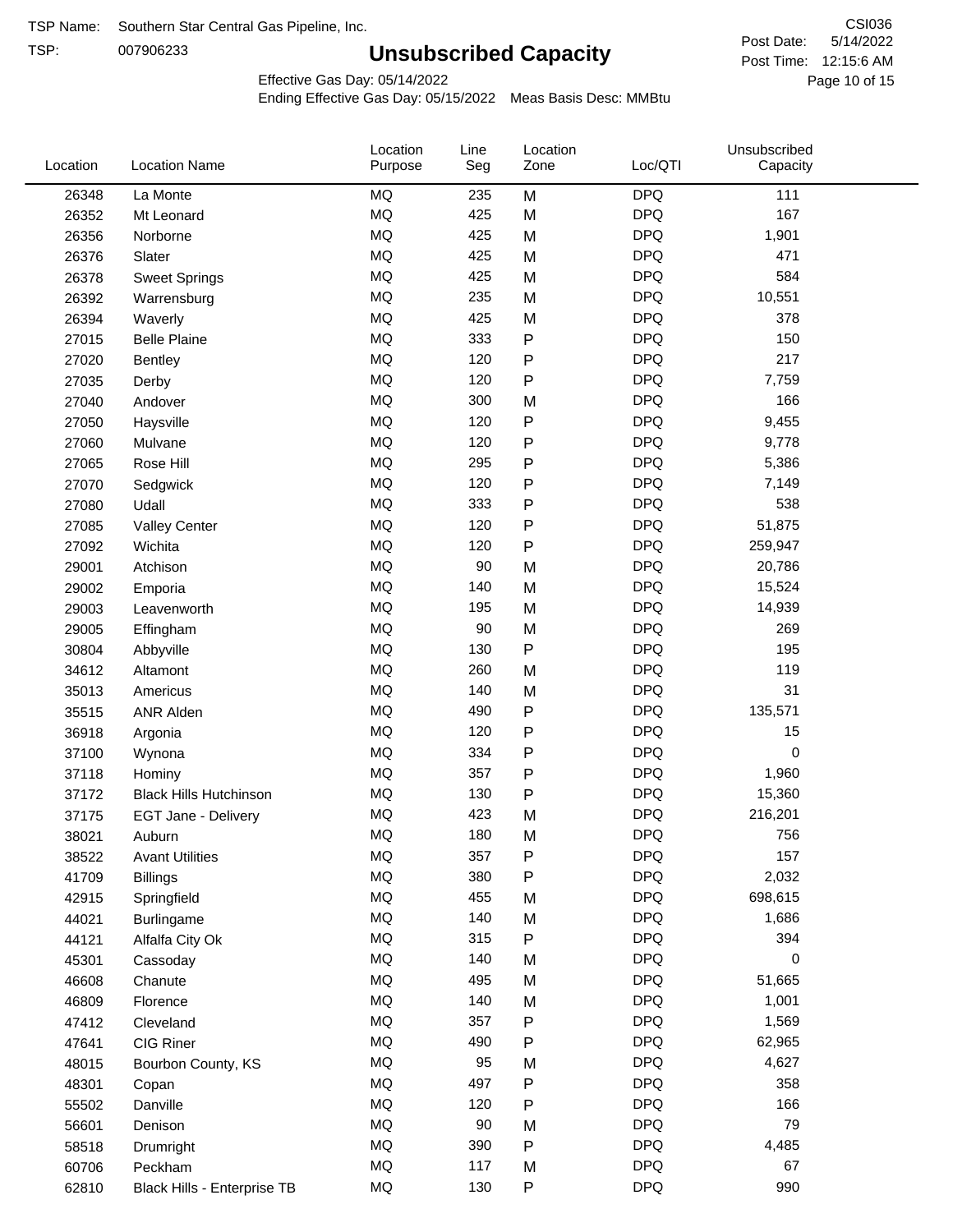TSP:

# **Unsubscribed Capacity**

5/14/2022 Page 11 of 15 Post Time: 12:15:6 AM CSI036 Post Date:

Effective Gas Day: 05/14/2022

| Location | <b>Location Name</b>          | Location<br>Purpose | Line<br>Seg | Location<br>Zone | Loc/QTI    | Unsubscribed<br>Capacity |  |
|----------|-------------------------------|---------------------|-------------|------------------|------------|--------------------------|--|
| 63919    | Eskridge                      | <b>MQ</b>           | 140         | M                | <b>DPQ</b> | 820                      |  |
| 68015    | Ford                          | <b>MQ</b>           | 130         | P                | <b>DPQ</b> | 424                      |  |
| 68518    | Freedom                       | <b>MQ</b>           | 315         | P                | <b>DPQ</b> | 12                       |  |
| 70408    | <b>Garnett KS</b>             | <b>MQ</b>           | 496         | M                | <b>DPQ</b> | 15,099                   |  |
| 70610    | Gate                          | <b>MQ</b>           | 315         | P                | <b>DPQ</b> | 63                       |  |
| 74416    | Pocasset                      | <b>MQ</b>           | 340         | P                | <b>DPQ</b> | 96                       |  |
| 77118    | Granby                        | <b>MQ</b>           | 455         | M                | <b>DPQ</b> | 816                      |  |
| 77308    | <b>Bonner Springs Ks</b>      | <b>MQ</b>           | 190         | M                | <b>DPQ</b> | 7,104                    |  |
| 77512    | Eureka, Toronto & Neal        | <b>MQ</b>           | 140         | M                | <b>DPQ</b> | 2,306                    |  |
| 77705    | Anthony                       | <b>MQ</b>           | 120         | P                | <b>DPQ</b> | 26,858                   |  |
| 80312    | <b>Hamilton Ks</b>            | <b>MQ</b>           | 140         | M                | <b>DPQ</b> | 445                      |  |
| 80515    | Atmos - Strong Cty &          | <b>MQ</b>           | 140         | M                | <b>DPQ</b> | 27                       |  |
| 83418    | Howard Ks                     | <b>MQ</b>           | 498         | M                | <b>DPQ</b> | 3,629                    |  |
| 84021    | Humboldt Ks                   | <b>MQ</b>           | 495         | M                | <b>DPQ</b> | 4,390                    |  |
| 86717    | Iola Ks                       | <b>MQ</b>           | 495         | M                | <b>DPQ</b> | 10,749                   |  |
| 96108    | <b>Black Hills - Lawrence</b> | <b>MQ</b>           | 180         | M                | <b>DPQ</b> | 45,466                   |  |
| 96912    | Kechi Ks                      | <b>MQ</b>           | 120         | P                | <b>DPQ</b> | 150                      |  |
| 97112    | Copeland                      | <b>MQ</b>           | 130         | P                | <b>DPQ</b> | 15,628                   |  |
| 102512   | Lebo                          | <b>MQ</b>           | 493         | M                | <b>DPQ</b> | 273                      |  |
| 103101   | Lenapah                       | <b>MQ</b>           | 225         | M                | <b>DPQ</b> | 249                      |  |
| 104615   | Liberal                       | <b>MQ</b>           | 260         | M                | <b>DPQ</b> | 204                      |  |
| 108119   | Ochelata                      | <b>MQ</b>           | 357         | P                | <b>DPQ</b> | 168                      |  |
| 108221   | Washington                    | <b>MQ</b>           | 497         | P                | <b>DPQ</b> | 395                      |  |
| 110412   | McLouth                       | <b>MQ</b>           | 170         | M                | <b>DPQ</b> | 113                      |  |
| 110908   | Mannford                      | <b>MQ</b>           | 357         | P                | <b>DPQ</b> | 456                      |  |
| 113612   | Webb City, OK TB              | <b>MQ</b>           | 335         | P                | <b>DPQ</b> | 317                      |  |
| 113713   | Osage City Ok                 | <b>MQ</b>           | 357         | Ρ                | <b>DPQ</b> | 239                      |  |
| 113812   | Clinton & Leeton              | <b>MQ</b>           | 235         | M                | <b>DPQ</b> | 21,928                   |  |
| 113852   | Marshall                      | <b>MQ</b>           | 425         | M                | <b>DPQ</b> | 14,581                   |  |
| 113856   | Nevada                        | <b>MQ</b>           | 95          | M                | <b>DPQ</b> | 9,333                    |  |
| 113864   | <b>Platte City</b>            | <b>MQ</b>           | 250         | M                | <b>DPQ</b> | 2,890                    |  |
| 113872   | Lexington-Richmond-Henrietta  | MQ                  | 425         | M                | DPQ        | 3,022                    |  |
| 113876   | Sedalia                       | MQ                  | 235         | M                | <b>DPQ</b> | 26,188                   |  |
| 113880   | Tracy                         | MQ                  | 250         | M                | <b>DPQ</b> | 135                      |  |
| 113892   | Weston                        | <b>MQ</b>           | 250         | M                | <b>DPQ</b> | 1,140                    |  |
| 118121   | Mulberry                      | <b>MQ</b>           | 260         | M                | <b>DPQ</b> | 239                      |  |
| 118321   | Mulhall                       | MQ                  | 400         | ${\sf P}$        | <b>DPQ</b> | 150                      |  |
| 120000   | Spire                         | MQ                  | 235         | M                | <b>DPQ</b> | 13,115                   |  |
| 121110   | Neodesha                      | MQ                  | 495         | M                | <b>DPQ</b> | 6,410                    |  |
| 121315   | Neosho Rapids                 | MQ                  | 493         | M                | <b>DPQ</b> | 289                      |  |
| 121415   | <b>NGPL Barton</b>            | MQ                  | 490         | P                | <b>DPQ</b> | 184,224                  |  |
| 121515   | <b>NGPL Ford</b>              | MQ                  | 130         | Ρ                | <b>DPQ</b> | 269,500                  |  |
| 122715   | Afton-Fairland-Grove-Jay      | <b>MQ</b>           | 225         | M                | <b>DPQ</b> | 6,793                    |  |
| 122915   | Norwich                       | <b>MQ</b>           | 120         | Ρ                | <b>DPQ</b> | 124                      |  |
| 125315   | Oilton                        | MQ                  | 357         | Ρ                | <b>DPQ</b> | 1,130                    |  |
| 129311   | <b>ONG Harper County</b>      | MQ                  | 315         | Ρ                | <b>DPQ</b> | 7,083                    |  |
| 129712   | Olivet                        | MQ                  | 493         | M                | <b>DPQ</b> | 24                       |  |
| 130001   | Orlando                       | <b>MQ</b>           | 400         | P                | <b>DPQ</b> | 219                      |  |
| 132018   | Oronogo                       | MQ                  | 450         | M                | <b>DPQ</b> | 256                      |  |
|          |                               |                     |             |                  |            |                          |  |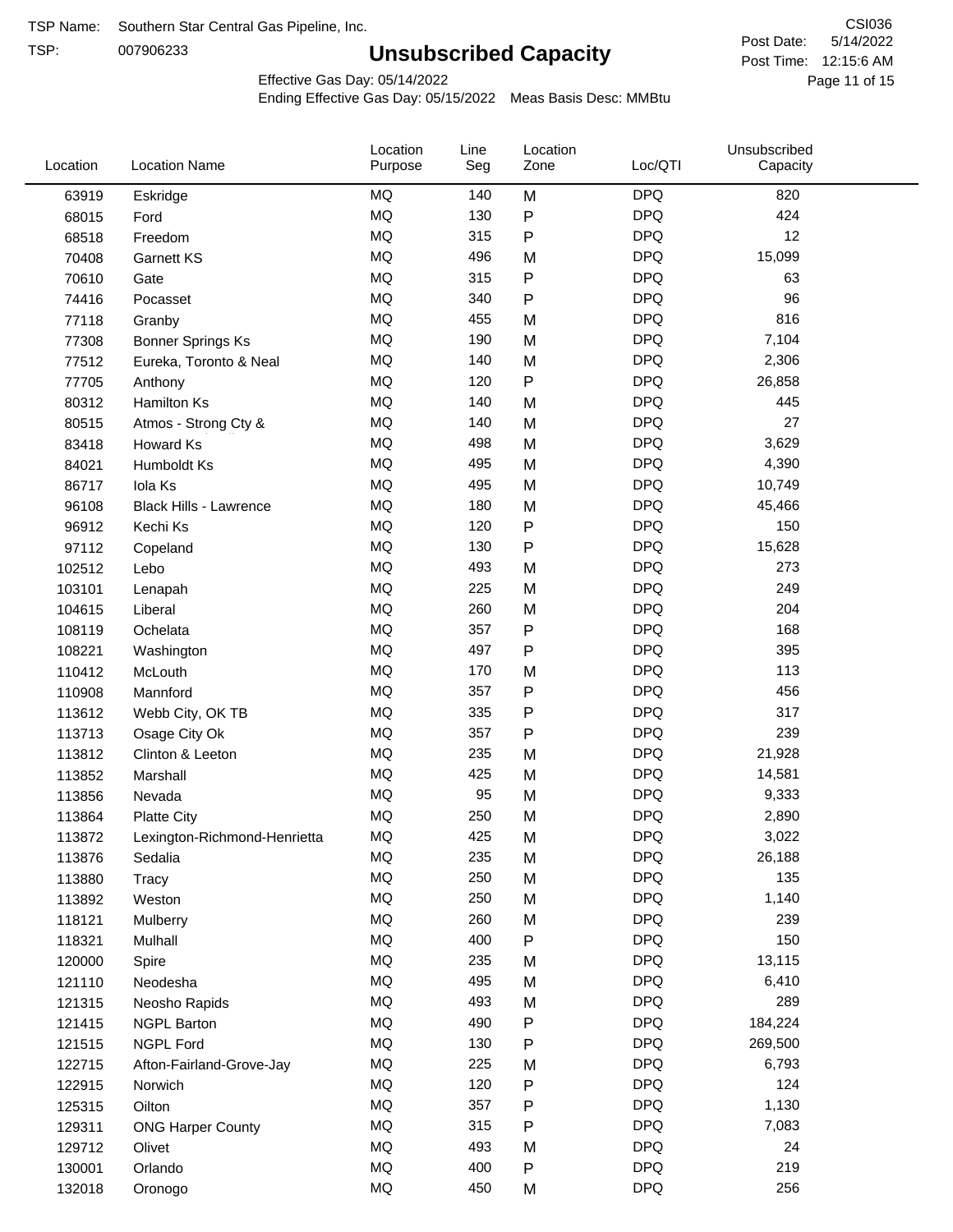TSP:

# **Unsubscribed Capacity**

5/14/2022 Page 12 of 15 Post Time: 12:15:6 AM CSI036 Post Date:

Effective Gas Day: 05/14/2022

| Location | <b>Location Name</b>             | Location<br>Purpose | Line<br>Seg | Location<br>Zone | Loc/QTI    | Unsubscribed<br>Capacity |  |
|----------|----------------------------------|---------------------|-------------|------------------|------------|--------------------------|--|
| 132519   | Osage City Ks                    | <b>MQ</b>           | 140         | M                | <b>DPQ</b> | 3,551                    |  |
| 135533   | <b>PEPL Princeton</b>            | MQ                  | 496         | M                | <b>DPQ</b> | 106,178                  |  |
| 135808   | Partridge                        | MQ                  | 130         | P                | <b>DPQ</b> | 134                      |  |
| 136701   | <b>Black Hills Reno</b>          | <b>MQ</b>           | 130         | P                | <b>DPQ</b> | 12,912                   |  |
| 137550   | <b>Black Hills South Wichita</b> | <b>MQ</b>           | 120         | P                | <b>DPQ</b> | 18,975                   |  |
| 139712   | Plattsburg                       | MQ                  | 250         | M                | <b>DPQ</b> | 1,764                    |  |
| 145950   | Merino                           | MQ                  | 490         | P                | <b>DPQ</b> | 156                      |  |
| 150418   | Ramona                           | <b>MQ</b>           | 357         | P                | <b>DPQ</b> | 396                      |  |
| 151525   | Reading                          | MQ                  | 140         | M                | <b>DPQ</b> | 20                       |  |
| 154501   | Nelagoney                        | <b>MQ</b>           | 334         | ${\sf P}$        | <b>DPQ</b> | 179                      |  |
| 157025   | Severy                           | <b>MQ</b>           | 498         | M                | <b>DPQ</b> | 142                      |  |
| 163100   | Superior                         | <b>MQ</b>           | 265         | M                | <b>DPQ</b> | 336                      |  |
| 164725   | Sylvia                           | <b>MQ</b>           | 130         | P                | <b>DPQ</b> | 141                      |  |
| 168112   | Transwestern Canadian - Del.     | MQ                  | 458         | P                | <b>DPQ</b> | 230,000                  |  |
| 168612   | Chetopa & Rural                  | MQ                  | 260         | M                | <b>DPQ</b> | 678                      |  |
| 168620   | Edna & Bartlett                  | MQ                  | 260         | M                | <b>DPQ</b> | 248                      |  |
| 172812   | Conner Area                      | MQ                  | 195         | M                | <b>DPQ</b> | 139                      |  |
| 172820   | Easton & Lowemont                | MQ                  | 195         | M                | <b>DPQ</b> | 223                      |  |
| 172822   | Savonburg & Elsmore              | <b>MQ</b>           | 95          | M                | <b>DPQ</b> | 600                      |  |
| 172828   | <b>Fall River</b>                | <b>MQ</b>           | 498         | M                | <b>DPQ</b> | 378                      |  |
| 172832   | Galesburg                        | MQ                  | 495         | M                | <b>DPQ</b> | 191                      |  |
| 172834   | Atmos Energy - Olathe            | <b>MQ</b>           | 190         | M                | <b>DPQ</b> | 23,240                   |  |
| 172836   | Havana                           | <b>MQ</b>           | 117         | M                | <b>DPQ</b> | 54                       |  |
| 172838   | Hillsdale                        | <b>MQ</b>           | 235         | M                | <b>DPQ</b> | 202                      |  |
| 172844   | Jarbalo                          | <b>MQ</b>           | 170         | M                | <b>DPQ</b> | 146                      |  |
| 172848   | Kickapoo                         | <b>MQ</b>           | 250         | M                | <b>DPQ</b> | 241                      |  |
| 172855   | Liberty                          | <b>MQ</b>           | 260         | M                | <b>DPQ</b> | 2,880                    |  |
| 172857   | Linwood                          | <b>MQ</b>           | 195         | M                | <b>DPQ</b> | 330                      |  |
| 172860   | Mc Cune                          | <b>MQ</b>           | 260         | M                | <b>DPQ</b> | 242                      |  |
| 172862   | Moorehead                        | <b>MQ</b>           | 495         | M                | <b>DPQ</b> | 32                       |  |
| 172864   | Moorehead Rural                  | <b>MQ</b>           | 495         | M                | <b>DPQ</b> | 1,014                    |  |
| 172866   | Mound Valley                     | MQ                  | 260         | M                | <b>DPQ</b> | 101                      |  |
| 172870   | Niotaze                          | MQ                  | 117         | M                | <b>DPQ</b> | 351                      |  |
| 172880   | Pleasant Valley                  | MQ                  | 180         | M                | <b>DPQ</b> | 24                       |  |
| 172885   | Reno Area                        | MQ                  | 195         | M                | <b>DPQ</b> | 36                       |  |
| 172892   | Wyandotte                        | $\sf{MQ}$           | 190         | M                | <b>DPQ</b> | 10,018                   |  |
| 172944   | Coffeyville Area                 | MQ                  | 260         | M                | <b>DPQ</b> | 138,016                  |  |
| 173214   | Uniontown                        | <b>MQ</b>           | 95          | M                | <b>DPQ</b> | 276                      |  |
| 176819   | Viola                            | MQ                  | 120         | Ρ                | <b>DPQ</b> | 120                      |  |
| 180311   | Wakita                           | $\sf{MQ}$           | 315         | Ρ                | <b>DPQ</b> | 74                       |  |
| 181013   | Walton                           | MQ                  | 140         | M                | <b>DPQ</b> | 138                      |  |
| 181715   | Wann                             | MQ                  | 225         | M                | <b>DPQ</b> | 65                       |  |
| 223001   | Atchison Eng Defense Ind Plt     | $\sf{MQ}$           | 90          | M                | <b>DPQ</b> | 137                      |  |
| 224501   | <b>ICI Chemical Plant</b>        | $\sf{MQ}$           | 450         | M                | <b>DPQ</b> | 1,880                    |  |
| 225001   | Augusta Sewage Plant             | MQ                  | 295         | Ρ                | <b>DPQ</b> | 63                       |  |
| 243501   | <b>Beech Aircraft Plant</b>      | MQ                  | 120         | Ρ                | <b>DPQ</b> | 5,725                    |  |
| 253001   | Roenbaugh Lease Irrigation       | MQ                  | 130         | P                | <b>DPQ</b> | 107                      |  |
| 266001   | Boeing No 2 Plant                | MQ                  | 120         | P                | <b>DPQ</b> | 16,419                   |  |
| 274001   | Pleasant Valley Irr.             | MQ                  | 130         | P                | <b>DPQ</b> | 233                      |  |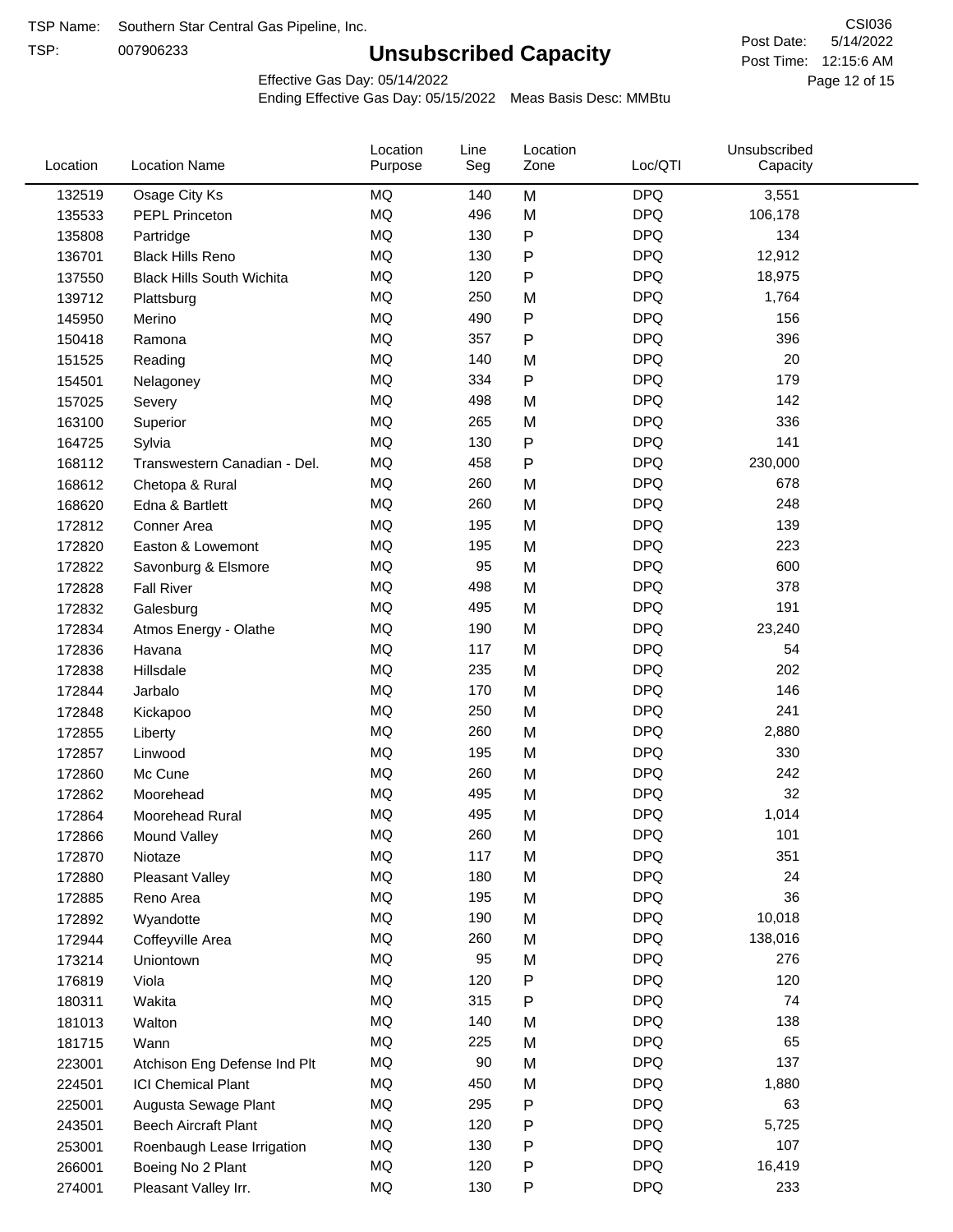TSP:

# **Unsubscribed Capacity**

5/14/2022 Page 13 of 15 Post Time: 12:15:6 AM CSI036 Post Date:

Effective Gas Day: 05/14/2022

| Location | <b>Location Name</b>            | Location<br>Purpose | Line<br>Seg | Location<br>Zone | Loc/QTI    | Unsubscribed<br>Capacity |  |
|----------|---------------------------------|---------------------|-------------|------------------|------------|--------------------------|--|
| 285501   | <b>Buildex Haydite Plant</b>    | MQ                  | 250         | M                | <b>DPQ</b> | 8,075                    |  |
| 290301   | So Ks & Ok Rr Depot Store &     | MQ                  | 177         | M                | <b>DPQ</b> | 2                        |  |
| 297501   | Cargill Salt                    | MQ                  | 315         | Ρ                | <b>DPQ</b> | 639                      |  |
| 298001   | Carlson Prodts Mfg Plant        | MQ                  | 120         | Ρ                | <b>DPQ</b> | 185                      |  |
| 303701   | Central Plain Feedyard          | MQ                  | 315         | P                | <b>DPQ</b> | 151                      |  |
| 310001   | Church SW Irrigation            | MQ                  | 130         | $\mathsf{P}$     | <b>DPQ</b> | 60                       |  |
| 329401   | Phillips 66 Ponca City Refinery | MQ                  | 335         | $\mathsf{P}$     | <b>DPQ</b> | 10,000                   |  |
| 332501   | Lawrence Plt Atmos              | MQ                  | 195         | M                | <b>DPQ</b> | 64,427                   |  |
| 334101   | Copeland RE Irrigation          | MQ                  | 130         | ${\sf P}$        | <b>DPQ</b> | 60                       |  |
| 354001   | Derstein Irrigation             | MQ                  | 130         | P                | <b>DPQ</b> | 60                       |  |
| 355001   | Detrixhe S Irrigation           | MQ                  | 458         | P                | <b>DPQ</b> | 66                       |  |
| 363001   | Wilroads Irrigation             | MQ                  | 130         | $\mathsf{P}$     | <b>DPQ</b> | 534                      |  |
| 378501   | <b>Empire Riverton</b>          | MQ                  | 260         | M                | <b>DPQ</b> | 32,727                   |  |
| 378502   | <b>Empire Energy Center</b>     | MQ                  | 455         | M                | <b>DPQ</b> | 99,068                   |  |
| 378503   | <b>Empire Stateline South</b>   | MQ                  | 260         | M                | <b>DPQ</b> | 35,000                   |  |
| 378504   | <b>Empire Stateline North</b>   | MQ                  | 260         | M                | <b>DPQ</b> | 61,589                   |  |
| 383501   | <b>FMC Chemical Plant</b>       | MQ                  | 195         | M                | <b>DPQ</b> | 4,709                    |  |
| 385001   | Farley Machine Shop             | MQ                  | 45          | $\mathsf{P}$     | <b>DPQ</b> | 61                       |  |
| 387001   | PCS Phosphate                   | MQ                  | 260         | M                | <b>DPQ</b> | 1,255                    |  |
| 388001   | Dodge City Plt Koch Nitrogen    | MQ                  | 130         | Ρ                | <b>DPQ</b> | 53,235                   |  |
| 411501   | Gaines FD Burkett Lease         | MQ                  | 140         | M                | <b>DPQ</b> | 262                      |  |
| 428601   | Glacier Mckee-Miller-Thrall-Ma  | <b>MQ</b>           | 140         | M                | <b>DPQ</b> | 126                      |  |
| 433001   | Goodyear Topeka Tire Plant      | <b>MQ</b>           | 180         | M                | <b>DPQ</b> | 5,724                    |  |
| 435501   | <b>Gospel Church Building</b>   | <b>MQ</b>           | 195         | M                | <b>DPQ</b> | $\overline{c}$           |  |
| 441300   | Kansas Hugoton                  | 7S                  | 130         | P                | SGQ        | 51,555                   |  |
| 442350   | Sedalia @ Ottawa                | 7S                  | 235         | M                | SGQ        | 904                      |  |
| 442351   | Little Mo                       | 7S                  | 235         | M                | SGQ        | 0                        |  |
| 443150   | <b>Straight Blackwell</b>       | 7S                  | 315         | ${\sf P}$        | SGQ        | 0                        |  |
| 443151   | Waynoka Lateral                 | 7S                  | 315         | P                | SGQ        | 102,337                  |  |
| 443152   | Straight Blackwell @ Beaver     | 7S                  | 315         | P                | SGQ        | 47,725                   |  |
| 443800   | <b>Edmond Blackwell</b>         | 7S                  | 380         | P                | SGQ        | 284                      |  |
| 443851   | LS385 Delivery Constraint       | 7S                  | 385         | Ρ                | SGQ        | 134,541                  |  |
| 444001   | West Edmond                     | 7S                  | 400         | P                | SGQ        | 2,440                    |  |
| 444003   | South Maysville Delivery        | 7S                  | 400         | P                | SGQ        | 105,412                  |  |
| 444550   | Saginaw CS Area Deliveries      | 7S                  | 455         | M                | SGQ        | 71,239                   |  |
| 444580   | Canadian Blackwell              | 7S                  | 458         | Ρ                | SGQ        | 0                        |  |
| 444581   | Canadian Blackwell @            | 7S                  | 458         | $\mathsf{P}$     | SGQ        | 104,611                  |  |
| 444582   | Canadian Blackwell @ Mutual     | 7S                  | 458         | Ρ                | SGQ        | 0                        |  |
| 444901   | <b>Rawlins Hesston Delivery</b> | 7S                  | 490         | P                | SGQ        | 122,424                  |  |
| 444902   | <b>Riner Delivery</b>           | 7S                  | 490         | Ρ                | SGQ        | 185,693                  |  |
| 445538   | Montezuma CS                    | MV                  | 130         | P                | <b>MLQ</b> | 53,201                   |  |
| 445569   | <b>Riner CS</b>                 | MV                  | 490         | P                | <b>MLQ</b> | 0                        |  |
| 445577   | Levant CS                       | MV                  | 490         | $\mathsf{P}$     | <b>MLQ</b> | 384                      |  |
| 449003   | Edmond CS w/o OK                | MV                  | 400         | $\mathsf{P}$     | <b>MLQ</b> | 1,763                    |  |
| 462001   | <b>Heartland Cement Plant</b>   | MQ                  | 495         | M                | <b>DPQ</b> | 1,046                    |  |
| 465001   | Herzog Cont                     | MQ                  | 250         | M                | <b>DPQ</b> | 3,000                    |  |
| 495501   | Kanopolis Salt Plt Independent  | MQ                  | 265         | M                | <b>DPQ</b> | 61                       |  |
| 519501   | Richie/Ripley                   | MQ                  | 120         | $\mathsf{P}$     | <b>DPQ</b> | 448                      |  |
| 522502   | Lawrence Power Plt              | MQ                  | 180         | M                | <b>DPQ</b> | 138,069                  |  |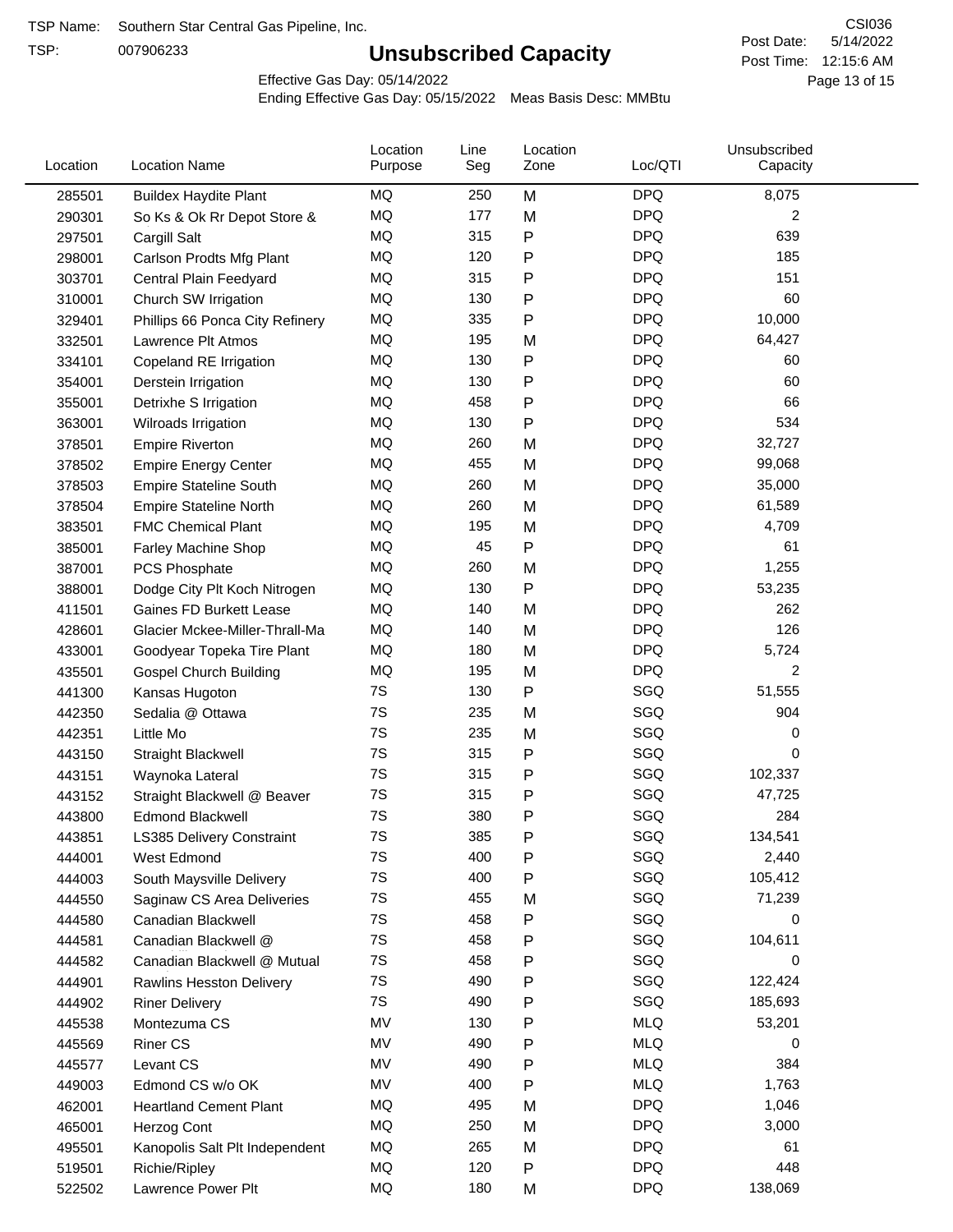TSP:

# **Unsubscribed Capacity**

5/14/2022 Page 14 of 15 Post Time: 12:15:6 AM CSI036 Post Date:

Effective Gas Day: 05/14/2022

| Location | <b>Location Name</b>                     | Location<br>Purpose | Line<br>Seg | Location<br>Zone | Loc/QTI    | Unsubscribed<br>Capacity |  |
|----------|------------------------------------------|---------------------|-------------|------------------|------------|--------------------------|--|
| 526001   | Ks Pen Boiler                            | <b>MQ</b>           | 195         | M                | <b>DPQ</b> | 805                      |  |
| 526201   | Ks Pen Kitchen                           | MQ                  | 195         | M                | <b>DPQ</b> | 626                      |  |
| 527502   | <b>Black Hills- Lawrence Service</b>     | MQ                  | 195         | M                | <b>DPQ</b> | 46                       |  |
| 527701   | <b>Black Hills- Matfield Green</b>       | MQ                  | 140         | M                | <b>DPQ</b> | 61                       |  |
| 527702   | <b>Black Hills- Towanda Service</b>      | <b>MQ</b>           | 300         | M                | <b>DPQ</b> | 48                       |  |
| 527704   | <b>Black Hills-Wellington</b>            | MQ                  | 333         | P                | <b>DPQ</b> | 48                       |  |
| 527705   | <b>Black Hills- Belle Plaine Service</b> | MQ                  | 333         | $\mathsf{P}$     | <b>DPQ</b> | 84                       |  |
| 527706   | <b>Black Hills- S Wichita</b>            | MQ                  | 120         | $\mathsf{P}$     | <b>DPQ</b> | 5                        |  |
| 541001   | L&S Beckerview, Inc                      | MQ                  | 90          | M                | <b>DPQ</b> | 137                      |  |
| 544101   | Knight Feedlot                           | <b>MQ</b>           | 265         | M                | <b>DPQ</b> | 138                      |  |
| 545801   | Jayhawk Chemical Plant                   | MQ                  | 260         | M                | <b>DPQ</b> | 2,313                    |  |
| 560001   | Leavenworth Co Shop Heating              | <b>MQ</b>           | 195         | M                | <b>DPQ</b> | 10                       |  |
| 571001   | <b>Bunge Milling Grain Dryer</b>         | MQ                  | 90          | M                | <b>DPQ</b> | 2,354                    |  |
| 588701   | Lyons Wtr Pump Station                   | <b>MQ</b>           | 45          | P                | <b>DPQ</b> | 61                       |  |
| 592501   | <b>MEC Machine Shop</b>                  | MQ                  | 177         | M                | <b>DPQ</b> | 186                      |  |
| 620001   | Langdon Pump Station                     | MQ                  | 130         | P                | <b>DPQ</b> | 1,000                    |  |
| 630204   | Ralph Green Powerplant                   | MQ                  | 235         | M                | <b>DPQ</b> | 19,500                   |  |
| 633001   | Mo State School Higginsville             | MQ                  | 425         | M                | <b>DPQ</b> | 164                      |  |
| 640001   | Monarch Humboldt Cem Plt                 | MQ                  | 495         | M                | <b>DPQ</b> | 8,127                    |  |
| 654101   | Mull Farms Irrigation                    | MQ                  | 130         | P                | <b>DPQ</b> | 186                      |  |
| 707001   | Oxford Alfala Dehy Plant                 | MQ                  | 333         | P                | <b>DPQ</b> | 647                      |  |
| 709501   | <b>ONEOK Hutchinson Frac Plt</b>         | MQ                  | 130         | Ρ                | <b>DPQ</b> | 11,186                   |  |
| 719001   | Petrolite Wax Refinery                   | MQ                  | 357         | Ρ                | <b>DPQ</b> | 4,930                    |  |
| 720001   | Woolaroc Lodge Phillips F                | <b>MQ</b>           | 357         | P                | <b>DPQ</b> | 168                      |  |
| 725001   | Harrisonville Prod Phillips Pp           | MQ                  | 235         | M                | <b>DPQ</b> | 1,414                    |  |
| 725602   | Wichita Pump Sta Phillips Ppl            | MQ                  | 120         | P                | <b>DPQ</b> | 641                      |  |
| 731001   | Pines Int'l Dehy Plant                   | MQ                  | 195         | M                | <b>DPQ</b> | 273                      |  |
| 739001   | Danny D. & Susan J. Post                 | MQ                  | 130         | P                | <b>DPQ</b> | 60                       |  |
| 753501   | Quivira Country Club House               | MQ                  | 190         | M                | <b>DPQ</b> | 121                      |  |
| 753701   | <b>ONEOK Medford</b>                     | MQ                  | 458         | P                | <b>DPQ</b> | 44,700                   |  |
| 813001   | Wineteer School 260                      | <b>MQ</b>           | 295         | P                | <b>DPQ</b> | 203                      |  |
| 813401   | Grant School 497                         | <b>MQ</b>           | 195         | M                | <b>DPQ</b> | 45                       |  |
| 815401   | Minneha Grade School 259                 | MQ                  | 120         | Ρ                | <b>DPQ</b> | 185                      |  |
| 846001   | Smith D Irrigation                       | MQ                  | 265         | M                | <b>DPQ</b> | 61                       |  |
| 850001   | Snook M Irrigation                       | MQ                  | 130         | Ρ                | <b>DPQ</b> | 44                       |  |
| 865001   | Southwest Elect Mfg Plant                | MQ                  | 400         | Ρ                | <b>DPQ</b> | 394                      |  |
| 875001   | Stahl Spec Aluminum Alloy                | MQ                  | 235         | M                | <b>DPQ</b> | 4,936                    |  |
| 877001   | St Dept Boys Indust School               | MQ                  | 180         | M                | <b>DPQ</b> | 407                      |  |
| 910001   | <b>Total Ark City Oil Refinery</b>       | MQ                  | 333         | M                | <b>DPQ</b> | 203                      |  |
| 926501   | Urschel DR Irrigation                    | MQ                  | 458         | P                | <b>DPQ</b> | 256                      |  |
| 928001   | Mcconnell Air Force Base                 | MQ                  | 295         | Ρ                | <b>DPQ</b> | 7,803                    |  |
| 929201   | Ft. Leavenworth Army Base                | MQ                  | 250         | M                | <b>DPQ</b> | 18,888                   |  |
| 932001   | Leavenworth Penitentiary                 | MQ                  | 250         | M                | <b>DPQ</b> | 3,206                    |  |
| 934201   | Va Admin Center                          | MQ                  | 195         | M                | <b>DPQ</b> | 6,827                    |  |
| 962001   | Sunflower Electric - Judson              | MQ                  | 130         | Ρ                | <b>DPQ</b> | 70,924                   |  |
| 990001   | Yost LM Irrigation                       | MQ                  | 265         | M                | <b>DPQ</b> | 61                       |  |
| 999000   | PMI - Prod to Mkt Interface              | MQ                  | 909         | Ρ                | <b>DPQ</b> | 0                        |  |
| 999000   | PMI - Prod to Mkt Interface              | M <sub>2</sub>      | 909         | M                | <b>RPQ</b> | 0                        |  |
| 999001   | Rawlins-Hesston P/M Interface            | MQ                  | 490         | P                | <b>DPQ</b> | 180,938                  |  |
|          |                                          |                     |             |                  |            |                          |  |